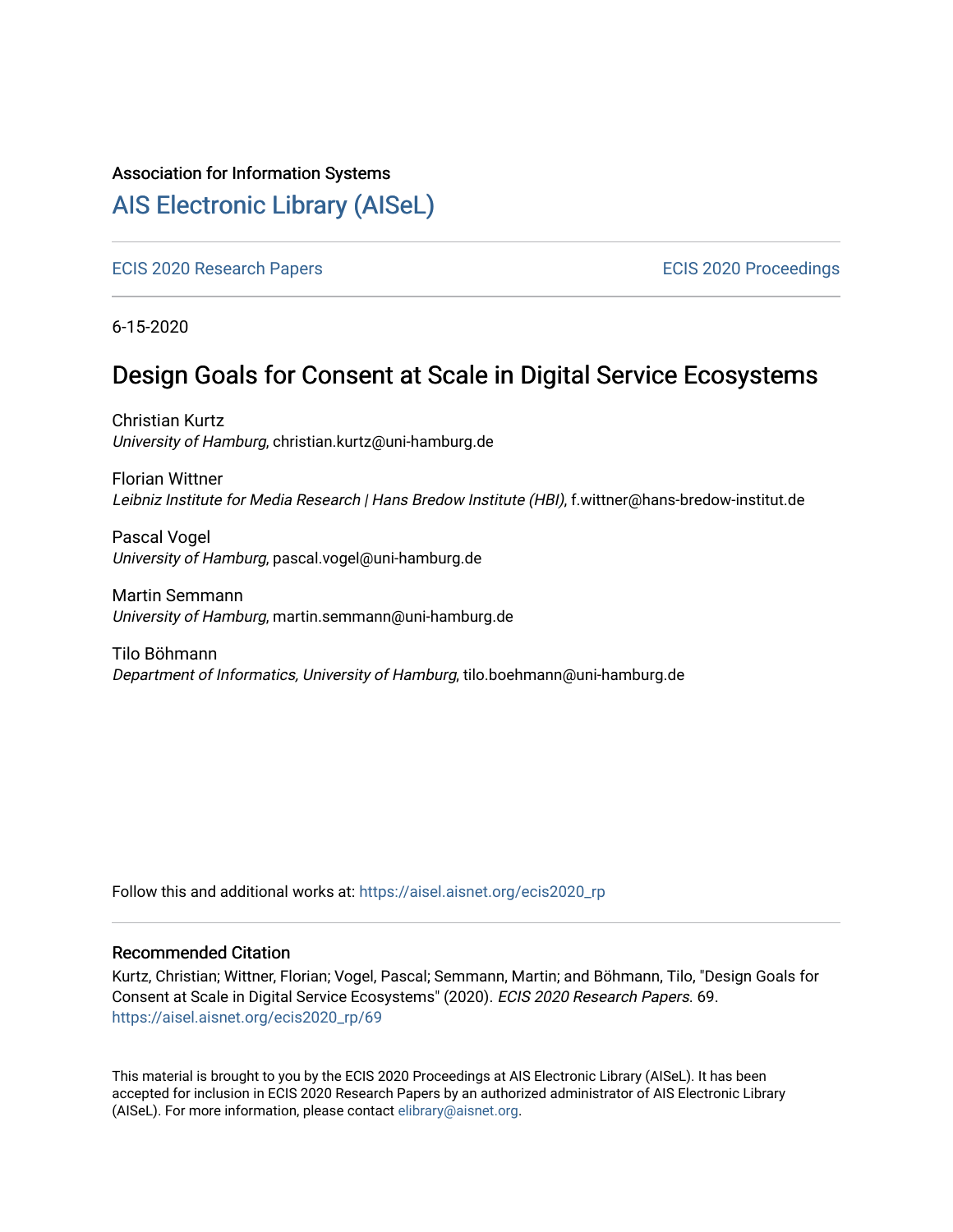# **DESIGN GOALS FOR CONSENT AT SCALE IN DIGITAL SERVICE ECOSYSTEMS**

#### *Research paper*

- Kurtz, Christian, University of Hamburg, Hamburg, Germany, Christian.Kurtz@uni-hamburg.de
- Wittner, Florian, Leibniz Institute for Media Research | Hans Bredow Institute (HBI), Hamburg, Germany, F.Wittner@leibniz-hbi.de
- Semmann, Martin, University of Hamburg, Hamburg, Germany, Martin.Semmann@uni-hamburg.de

Vogel, Pascal, University of Hamburg, Hamburg, Germany, Pascal.Vogel@uni-hamburg.de

Böhmann, Tilo, University of Hamburg, Hamburg, Germany, Tilo.Boehmann@uni-hamburg.de

## Abstract

*Digital services have undergone a shift to multi-actor constellations characterised by the utilisation of personal data. By involving external actors, service capability and variety increase but so does the number of actors that gain access to personal data. Here, privacy policies are legal documents that serve two primary functions: specifying the purpose and details of data processing in a binding manner and informing users about it. Privacy policiestherefore have special importance in which the processing is based on user consent. In a case study of the platform eBay, we identified 18 problems that point out difficulties in achieving consent in a meaningful way in today's large-scale and massively interconnected digital service ecosystems. Based on these problems, the design goals are determined which help to find meaningful consent in digital service ecosystems. These goals include notifications for changed purposes of data processing in ecosystems or the reasonability of time needed for consent in relation to the usage time of the service. Thus far, no legal limits govern the reasonability of efforts for consent to privacy policies. This requires a fundamental rethinking of the concept of consent or far-reaching automation of privacy-related legal acts.* 

*Keywords: Privacy Policy, Privacy Settings, Information Privacy, Digital Platform.* 

# **1 Introduction**

The paradigm of a dyadic relationship between an individual and a single organisation is no longer valid in digital service interaction (Riedl et al., 2009, Vargo and Akaka, 2012). Digital interconnectivity manifests itself in individuals exposed to a broad range of actors when using a single digital service (Razaghpanah et al., 2018, Binns et al., 2018, Libert, 2018). These various actors are involved for different reasons, such as improving the service by providing analytics insights, adding functionality, or providing streams of income via, for example, advertisements (Kurtz et al., 2018b). In this context, personal data are shared with involved third parties. A common form for lawful processing of these personal data is to obtain the permission of an individual to receive consent (GDPR, 2016). In this relation, privacy policies are binding legal documents. They bind the data controller (the person responsible for the processing) to the purpose laid out in them and serve as the basis for ensuring that a service user is informed about data processing when providing consent. However, the importance of privacy policies far exceeds the attention that users paid to them, as individuals suffer from consent fatigue (Schraefel et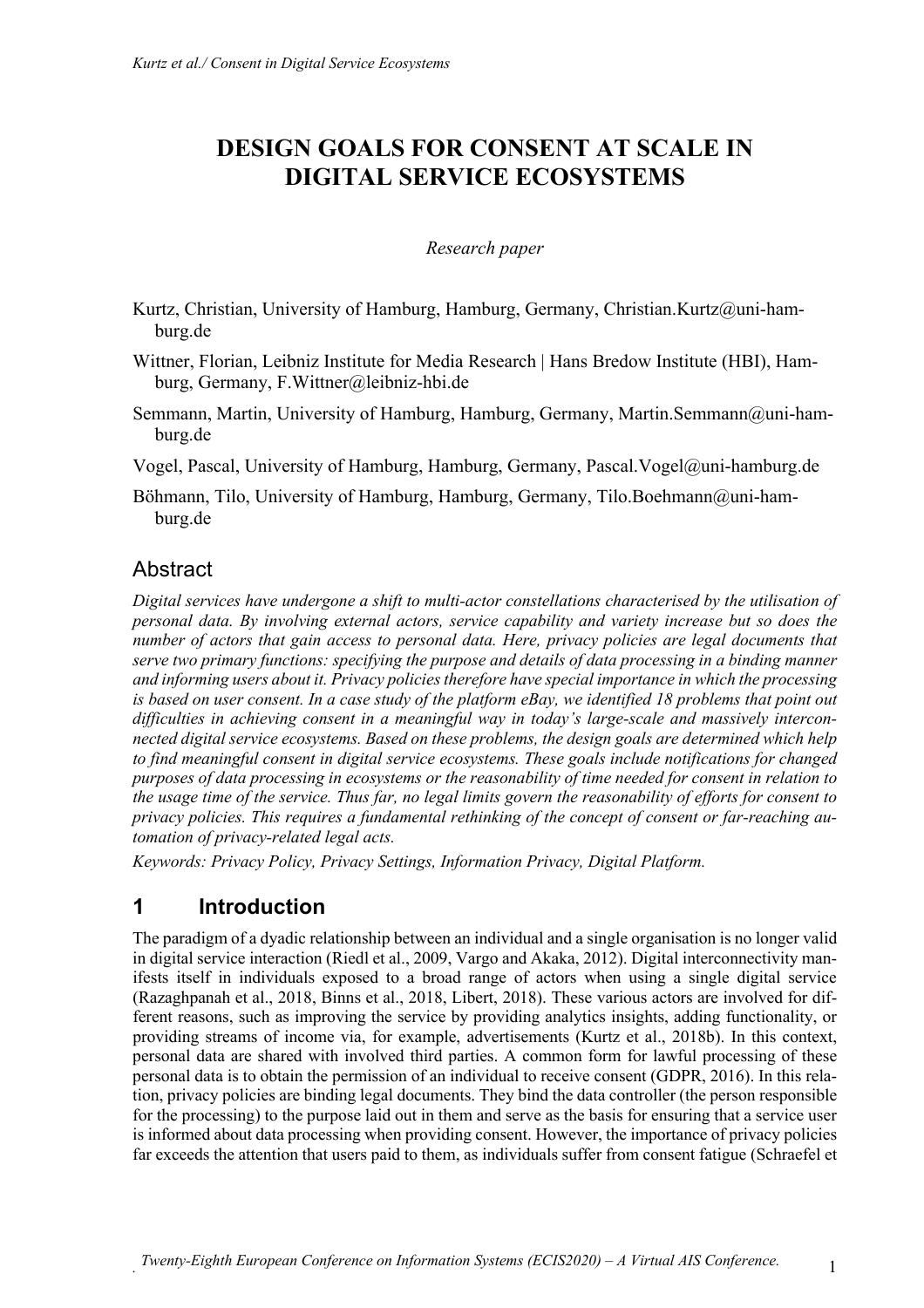al., 2017). Individuals have too frequently to determine whether and to what extent to grant consent in everyday life.

A New York Times article felicitously illustrates the existing problems of 150 privacy policies (Litman-Navarro, 2019). Most of the analysed policies exceed a level of comprehensibility, even for people with a higher education. Policies are written in such a complex manner that they are more difficult to access than Immanuel Kant's manuscripts (Litman-Navarro, 2019). A recent legal judgement indicates that Google's privacy policy does not conform to the General Data Protection Regulation (GDPR) due to its complexity and obscurity (Bahr, 2019). Already in 2016, 91% of questioned consumers believe that they have lost control of how their personal data is being used (Rainie and Duggan, 2016). Additionally, a study highlights the fear of data being transmitted to third parties as the most frequent issue preventing users from using an online service (Rohleder, 2015); these issues are in tension with the plethora of actors involved in contemporary digital services. A study of one million applications observed that a median of 10 third parties is included per application, and approximately 18% applications involve more than 20 third parties (Binns et al., 2018).

While digital services have undergone a shift towards multi-actor constellations, we question whether privacy policies can still pave the way for meaningful and informed consent. From a legal perspective, the limits governing the reasonability of the extent of privacy policies have hardly been tested. In addition, there is reason to believe that even when legal requirements are met, consent is still failing regarding the (regulatory) aims connected with it. We utilise a single case study of the platform eBay and derive design goals which cover the problems for consent which arise by digital service ecosystems. In our study, we address the gap originating from two directions. First, disseminating digital service ecosystems increasingly involve third parties. Existing studies address the occurrence of and statistics concerning third parties in privacy policies (Yu et al., 2016, Zimmeck et al., 2019, Libert, 2018). However, these studies do not address prescriptive design knowledge to overcome upcoming issues. Second, new solutions address existing problems of consent and policies (Tesfay et al., 2018, Wilson et al., 2016, Harkous et al., 2018). Nevertheless, these approaches do not address the effects of emerging digital service ecosystems. To this end, we present insights from an interdisciplinary study at the intersection of information systems research and law. Our findings indicate new dimensions of necessary effort in the act of determining whether and to what extent to grant consent for a digital service, located in a digital service ecosystem. Our results challenge the assumption that the form of privacy policies being used in digital service ecosystems is still manageable for an individual.

The following section begins by introducing the literature and background (Section 2). Afterwards, we describe the methodology used to determine design knowledge for consent in digital service ecosystems (Section 3). Based on the case study (Section 4), we determine prescriptive design goals (Section 5). We then discuss and legally assess our results (Section 6) before we draw a conclusion (Section 7).

# **2 Literature and Background**

The form of services has shifted from single services to systems of services (Chandler and Lusch, 2015). In service systems, actors collaboratively create value in interactive configurations of mutual exchange (Vargo et al., 2008). Different technological and organisational networks are linked together for joint service provision. Within these networks, activities for integrating and exchanging resources are coordinated through institutional arrangements to achieve mutual value creation (Lusch and Vargo, 2014, Barrett et al., 2015). Service ecosystems encompass self-contained and self-adjusting service systems of resource-integrating actors (Lusch and Vargo, 2014). In digital service ecosystems, mediating platforms can establish the framework by connecting two or more interest groups (Van Alstyne et al., 2016, Bitner et al., 2008). Thereupon, platforms utilise network effects to capture, share and monetise various data sources within a service ecosystem (de Reuver et al., 2018, Hein et al., 2018).

From a user's point of view, personal data are consequently accessible by multiple actors in interaction with a digital service, as the focal element of a digital service ecosystem. We use the definition of 'personal data', declared in the GDPR as 'any information relating to an identified or identifiable natural person ('data subject'); an identifiable natural person is one who can be identified, directly or indirectly,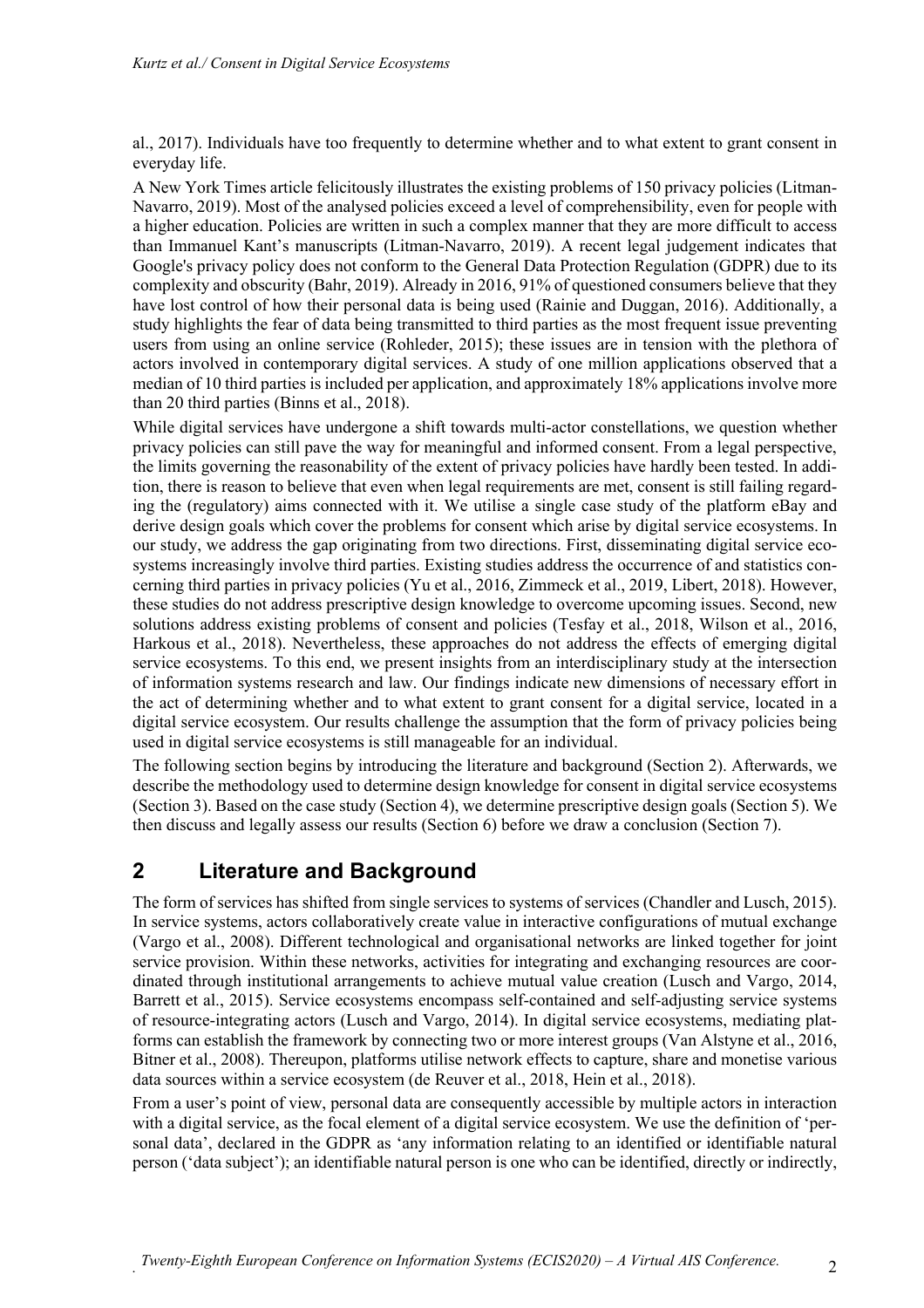in particular by reference to an identifier such as a name, an identification number, location data, an online identifier or to one or more factors specific to the physical, physiological, genetic, mental, economic, cultural or social identity of that natural person' (GDPR, 2016, Art. 4 (1)). The categories and nature of data being disseminated throughout a service ecosystem and its inhabitants can differ, as can the data's proximity to individual users. Depending on the purpose of a data recipient, data can be bundled, aggregated and even pseudonymised to differing degrees that may border on anonymisation. However, the GDPR's barrier for true anonymisation regarding data that was formerly personal is arguably high. Only when the data is so robust that no party can (e.g. through the combination of different data sets or inference of certain information) trace them back to individual users under any reasonable circumstance does the GDPR consider data to be no longer personally identifiable (European Commission, 2014). However, various de-anonymisation approaches exist and are continuously developed (Narayanan and Shmatikov, 2008, Ji et al., 2016, Paspatis et al., 2017, Di Luzio et al., 2016).

The goal of the GDPR, implemented in May 2018 after a two-year transitional phase, is to protect individuals regarding the processing of personal data pertaining to them (GDPR, 2016, Art. 1 (1)); thus, organisations are obliged to inform users when processing personal data pertaining to them (GDPR, 2016, Art. 13, 14). This typically occurs through organisations using privacy policies that are, most famously, linked to cookie or other prominent notices. Such policies inform a user about, for example, the types of data being processed, the purpose of the processing and possible recipients of further data transfers (GDPR, 2016, Art. 13 and 14). These obligations serve to making processing acts transparent and thereby enable users to exercise their informational privacy, as enshrined in the GDPR's data subject rights (GDPR, 2016, Art. 15-21). When the organisation in question wishes to base its acts of data processing on the consent of its users, its privacy policy serves another important purpose. Within the GDPR's framework for lawful data processing, consent is one – albeit arguably the most important and widely use – of six legal bases (GDPR, 2016, Art. 6 (1)). Processing can be lawful without a user's consent when inter alia, it is necessary for the performance of a contract or when its purpose serves the organisation's legitimate interests and the user's interests do not outweigh those interests. Consent as a legal basis is only accepted as such by the GDPR when it is expressed in the form of a 'freely given, specific, informed and unambiguous indication' (GDPR, 2016, Art. 4 (11)).

However, the assumption that the existing form of privacy policies achieves such imperatives is questionable. Findings identify that users as data subjects do not understand privacy policies and describe the practices therein (Reidenberg et al., 2015). This is driven, inter alia, by the difficulty of privacy policies (Ermakova et al., 2015). It follows that users cannot access the potential magnitude of harm, because users cannot build an expectation concerning when and how organisations are accessing and processing their personal data (Malandrino and Scarano, 2013). Moreover, some organisations exploit behavioural and psychological processes in privacy settings to promote data disclosure (Acquisti et al., 2015). This behaviour includes default settings with opt out rather than opt in to share data (Acquisti et al., 2015). In this relation, the phenomenon of individual's consent fatigue is increasing, which results in ineffective consent by accepting policies without informing oneself (Schraefel et al., 2017). Solution approaches introduce automatised methods of extracting user-relevant details from privacy policies by applying natural language processing and machine learning (Tesfay et al., 2018, Wilson et al., 2016). One example is the project pribot.org, which provides privacy policy summaries using deep learning (Harkous et al., 2018). Such approaches address the problem of the immense opportunity costs of users to read and understand privacy policies (McDonald and Cranor, 2008) and can be used for improved and easier content processing of privacy policies. Our design goals based on the case study (cf. Section 5) can be put into practice by combining such existing approaches to address the challenges posed by service ecosystems.

Digital service ecosystems with involved and emerging actors exacerbate the reservations and problems of privacy policies. An increasing number of third parties is involved in a single digital service (Razaghpanah et al., 2018, Binns et al., 2018, Libert, 2018, Kurtz et al., 2018a). In this context, the organisational view of how much service providers should share with third parties is investigated (Gopal et al., 2018). In addition, studies revealed the incongruous mismatch between the statements in organisations' privacy policies and the practices actually performed by involved third parties (Yu et al., 2016,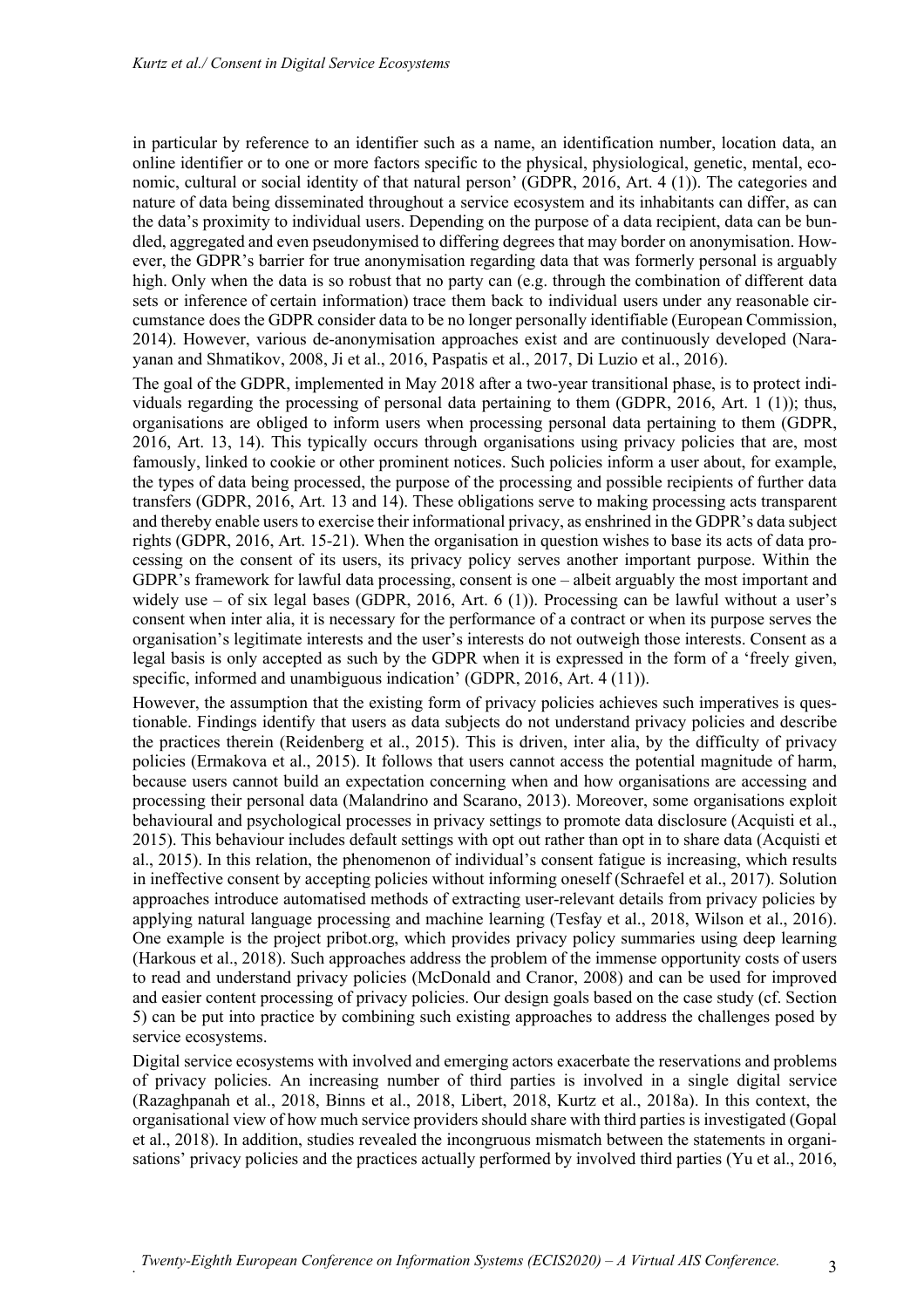Zimmeck et al., 2019). Based on a large-scale data set, an investigation identifies crucial findings regarding the massive third-party data collection, yet with fewer than 15% of attributed data flows disclosed in related privacy policies (Libert, 2018).

### **3 Research Methodology**

The creation of design knowledge is fundamental for design science research (Legner and Löhe, 2012, Kuechler and Vaishnavi, 2008, Gregor and Jones, 2007). A design theory explains how an artefact should be constructed (Walls et al., 1992). However, no commonly accepted method exists for developing design knowledge and related theories (Baskerville and Pries-Heje, 2010, Fischer et al., 2010, Legner and Löhe, 2012). We utilise a case study to create design knowledge and have identified the platform eBay and its interconnected partner organisations as an exemplary manifestation of a digital service ecosystem. We conducted a case study appropriate for when the research focus is on contemporary events (Benbasat et al., 1987). A single case study approach is typically chosen to explore a significant phenomenon under rare or extreme circumstances which is representative of a situation (Yin, 2009). For our case study, eBay is particularly well suited, as it transparently provides an account of all involved third parties on a dedicated website. This is not the case for every platform or service provider involved in a digital service ecosystem. In some instances, the general term is utilised that third parties are involved but that actors and actions are not specified. Thus, the transparency of eBay's digital ecosystem allows for an in-depth investigation. The platform specifies a staggering number of third parties involved in data processing on www.ebay.com/gdpr (eBay, 2019a), which has access to eBay users' personal data.



*Figure 1. Research approach*

Our research approach is illustrated in Figure 1. For the data collection, conducted in August 2019, we utilised the Google Chrome extension 'Scraper' (chrome web store, 2019) as a first step and extracted a list containing the name of each eBay partner and the corresponding privacy policy URL in a .csv file. Some partners are listed in more than one purpose category of data processing. In the second step, we performed a data clean-up: we removed duplicates by reviewing the partner names and privacy policy URLs. Partners listed with several services and several corresponding policies were not removed as duplicates. After removing duplicates, a total of 906 unique partners resulted across all purpose categories. Once more, we extracted the list as a .csv file, which we fed into our Python crawler script. In step three, we parsed the .csv list in our Python script and utilised standard libraries to request the website containing the privacy policy for each contained URL. We used the Python library Beautiful Soup (Crummy, 2015) to parse the HTML content and remove unwanted elements such as styling information or scripts. To obtain an accurate word count, we fed the resulting raw text into the tokeniser package contained in the Python Natural Language Toolkit library (Natural Language Toolkit, 2019). We observed neglectable deviations between the precise, manually determined word count of a website and the word count determined by our script, as in some cases, words in a website's navigation bar or footer were included in the count. We subsequently stored the resulting word count for each URL in another .csv file for further analysis. Step four included the specification of different errors, and problems arose in the scraping and crawling process steps. These issues highlighted the need for a manual review of the user act of determining whether and to what extent to grant consent. By utilising a techno-legal analysis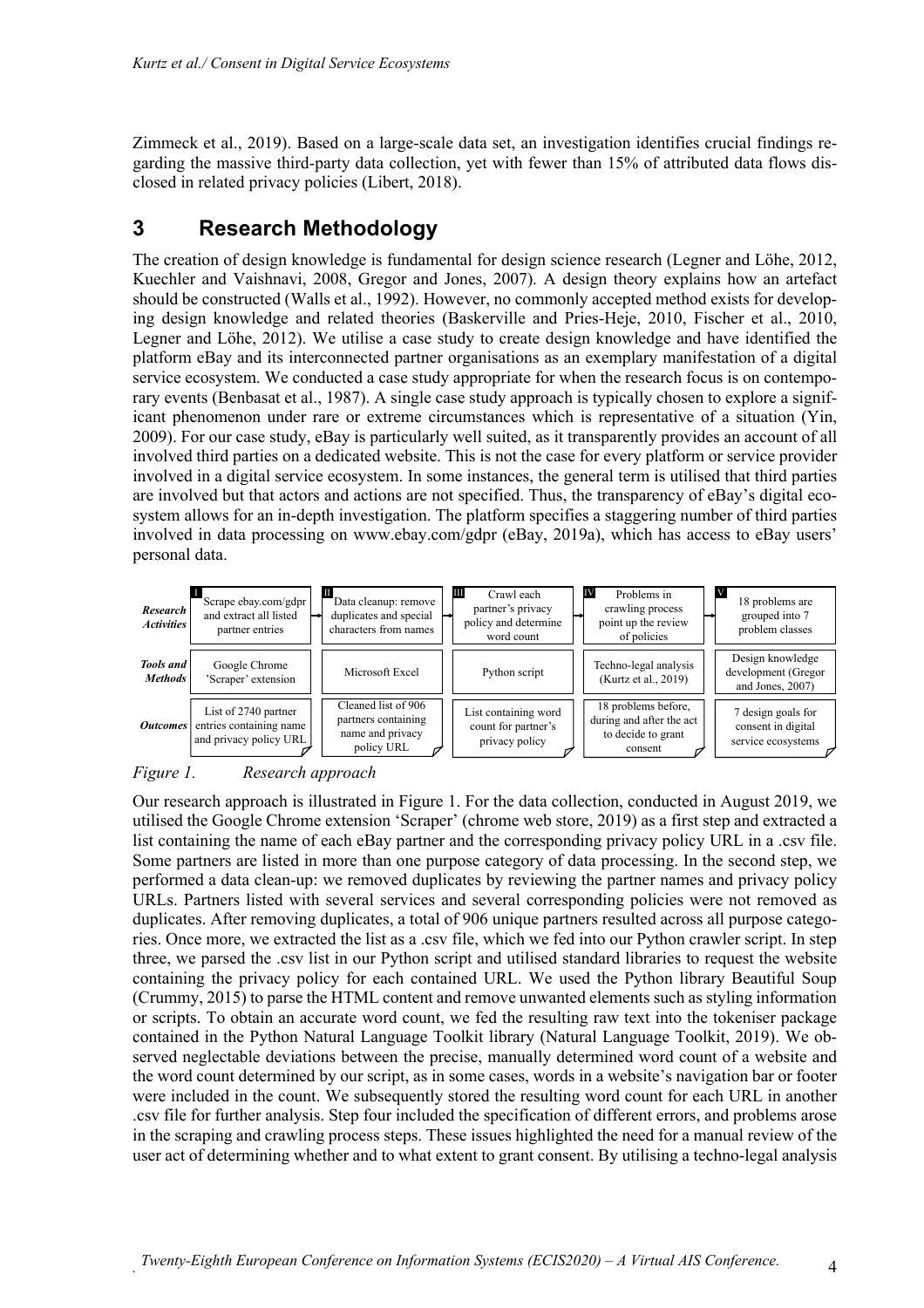(Kurtz et al., 2019), we considered a user's perspective to identify the hurdles and problems. We divided these problems chronologically: before  $(P_{before})$ , during  $(P_{during})$  and after  $(P_{after})$  the act of consent. In step five, we grouped these problems into problem classes, which set the basis to determine the differences between an envisaged state and the current state of an artifact (Cronholm and Göbel, 2019). Based on this, we created design knowledge and derived a set of design goals (DGs) (Gregor and Jones, 2007); design goals represent the design theory's purpose and scope (Gregor and Jones, 2007). Generalised design goals enable the application regardless of a specific setup (Horlach et al., 2019). Our universally applicable design goals can serve as the basis for consent in digital service ecosystems.

# **4 Case Study**

### **4.1 eBay and included partners**

The platform eBay specifies the involvement of many partners for different purposes (eBay, 2019a). In the following, we detail eBay's specification. In addition, we illustrate the purpose categories and the number of included parties by eBay and related policies. The first time a user visits the eBay website or eBay application, the notice for the cookie and other technologies is displayed. In this notice, the aforementioned website is linked to the text 'Learn more, including how to manage your privacy settings'. Moreover, eBay's privacy policy specifies that this referenced website describes how eBay and related partners are processing users' personal data (eBay, 2019b). Users in the European Economic Area (EEA) have the choice to provide consent for related data processing.

| <b>Purpose category</b>                             | <b>Count of partner entries</b> |  |  |
|-----------------------------------------------------|---------------------------------|--|--|
| 'Content selection, delivery, and reporting'        | 315                             |  |  |
| 'Website Improvement'                               | 42.1                            |  |  |
| 'Google Advertising'                                | 645                             |  |  |
| 'Storing and accessing information on your devices' | 502                             |  |  |
| 'Ad selection, delivery, and reporting'             | 460                             |  |  |
| 'Personalizing advertising based on your behavior'  | 397                             |  |  |
|                                                     | 2.740                           |  |  |

#### *Table 1. Count of partner entries per purpose category (August 2019)*

In total, 2,740 partner entries are listed in the six purpose categories (Table 1) (research approach – step I). The name of each partner organisation and the URL to the related privacy policy are referenced in these categories. Users have the choice of deciding on partner's data processing and for each purpose category as a whole (Figure 2). On the website itself, the headline references 'Advertising and related preferences' for 'control the information eBay uses to show you ads'. This appears to conflict with two defined purpose categories. In particular, 'Content selection, delivery, and reporting' and 'Website Improvement' do not appear to fit the advertisement headline specified by eBay. The purpose categories described by eBay itself provide an indication that the majority of data in question is personally identifiable in nature. Apart from this, the fact that eBay itself lists these categories on a site about processing users' personal data clearly indicates that the data in question is personal data.

| <b>Website Improvement</b>                                                                                                                                                                                                                                     |                        |                  |  |
|----------------------------------------------------------------------------------------------------------------------------------------------------------------------------------------------------------------------------------------------------------------|------------------------|------------------|--|
| What this means: Information will be collected and combined with previously collected information to measure, understand, and report on how you<br>use eBay so that we can improve our site and services in the future. This does not include personalization. |                        |                  |  |
|                                                                                                                                                                                                                                                                | Hide partners $\wedge$ |                  |  |
| Beachfront Media LLC                                                                                                                                                                                                                                           | <b>View Site</b>       | Requires opt out |  |
| Beemray Oy                                                                                                                                                                                                                                                     | <b>View Site</b>       |                  |  |
| <b>BecausedO</b> Corporation                                                                                                                                                                                                                                   | $10 - 100$             |                  |  |

*Figure 2. Extract of purpose category 'Website Improvement' (eBay, 2019a)*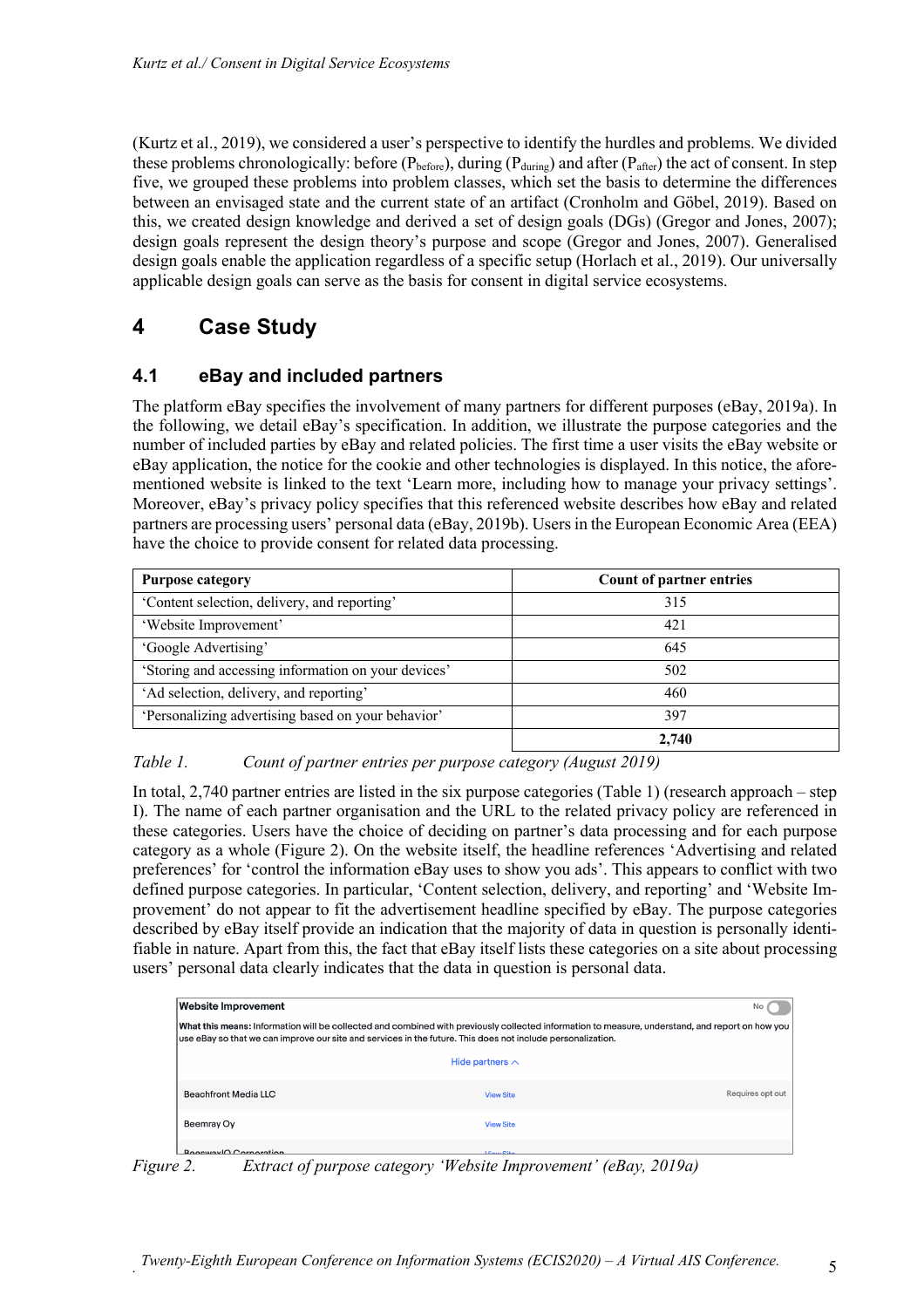A data clean-up of the 2,740 listed partner entries resulted in 906 unique partners (Table 2) (research approach – step II). A single partner can be listed in multiple purpose categories, thus leading to the 2,740 entries. However, several listings of one partner do not link to several privacy policies – only to one policy. Typically, no data clean-up, such as the removal of duplicates, is performed by a user. Nevertheless, we performed a data clean-up to obtain further results.

| <b>Partners</b>                                                | Count | Word count |
|----------------------------------------------------------------|-------|------------|
| Unique                                                         | 906   |            |
| Privacy policies not accessible                                | 79    |            |
| Privacy policies accessible                                    | 827   | 2,221,079  |
| Privacy policies accessible, in English                        | 735   | 1,984,823  |
| Privacy policies accessible, in other languages (16 languages) | 92    | 236,256    |

*Table 2. eBay partners' privacy policies in numbers*

Only 827 privacy policies of 906 partners could be accessed (research approach – step III), as 79 policies were not accessible due to two reasons. First, 'ERROR: HTTP Error 404: Not Found' was displayed – the URLs to the partner policies specified by eBay did not exist. Second, security issues existed when opening the policies; in detail, the browser indicated an insecure, unencrypted connection or certificate errors when accessing websites. Of the 827 accessible privacy policies, 735 are written in English. The other policies are written in 16 other languages, namely Bulgarian, Chinese, Czech, Danish, Dutch, German, Finnish, French, Italian, Japanese, Polish, Portuguese, Russian, Slovak, Spanish and South Korean. On the related websites of these partners, no option existed to change the language.

### **4.2 Legal classification**

Pursuant to eBay's privacy policy, eBay bases its processing acts for the purpose of 'Personalization, measurement and improvement of [its] and third party advertisements in [its] online offerings, the online offerings of other eBay Inc. corporate family members or third parties' (eBay, 2019b, No. 5.5) on user consent as a legal basis for processing pursuant to the GDPR (GDPR, 2016, Art. 6 (1) (a)). Thus, eBay's aforementioned page (eBay, 2019a), offering further information on the various types of so-called 'eBay-Partners' that gain access to users' personal data under this purpose, is provided as a complementary document to the original privacy policy. This offers users more finely detailed information and allows them to change their consent preferences, either on a coarse level regarding different kinds of purposes or on a granulated level regarding every single partner. As the difficulties for determining and granting consent stem from the multitude of recipients to whom eBay transfers data, the focus shall be placed on the complimentary site that assesses the validity of consent granted by users.

When the personal data of eBay users is being transferred from eBay to a partner, two processing acts in need of a legal basis and other lawfulness requirements are actually occurring: the transfer itself, for which eBay evidently bases on user consent, and the saving and further processing of those data for which each individual recipient is a data controller with its own obligations, such as legal basis and user information. Thus, even if eBay were to act in a fully GDPR-compliant way regarding their transfer, unlawful processing acts might still occur within the digital service ecosystem, depending on each individual partner. Because of this, we shall evaluate the limits of user consent regarding both processing acts: Is the way eBay informs its users through its privacy policy sufficient to justify the initial processing and subsequent processing acts by partners? Only if this is the case, lawful types of processing acts are possible. This statement holds true for other, similar types of service ecosystems so long as they rely on consent as a legal basis and the service provider manages the way through which consent is being granted for the recipients in a service ecosystem.

The provided information by eBay must enable users to make an informed and free decision based on the specific purposes described to them. In addition, the mechanism through which consent is granted must be designed in such a way that the users can voice their wishes in an unambiguous manner (GDPR, 2016, Art. 4 No. 11). Differentiating here is important because the legal requirements for valid consent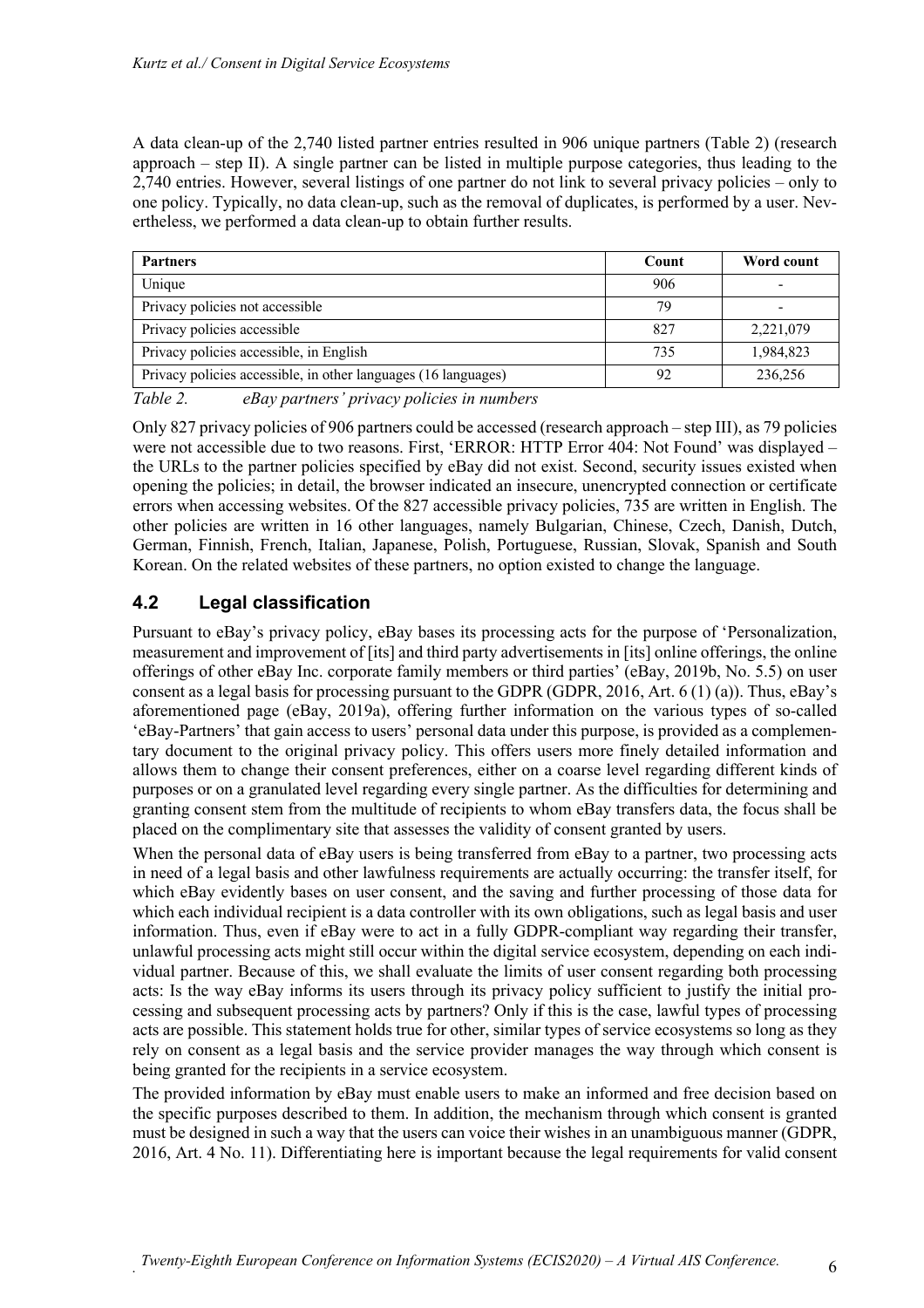can differ based on the type of processing acts and data in question. For example, while it would suffice to inform about the 'recipients or categories of recipients of the personal data' (GDPR, 2016, Art. 13 (1) (e)) for consent encompassing only the processing and transfer of data by eBay itself, this would not suffice for consent that, as is the case here, aims to legitimise the subsequent processing acts by the recipients of the data, as well. Valid consent for these further processing acts would need to be granted based on the full range of information (GDPR, 2016, Art. 13). To consent to all such processing acts, users would need to know more information, such as the possible consequences. This would necessarily require access to the respective privacy policies of all the possible recipients at the times that consent is granted. However, consenting to so many (future) processing acts simultaneously also stretches the limits of the other aspects of valid consent, which is analysed in greater detail below.

#### **4.3 Problems for users in deciding to grant consent**

Hereafter, we specify the problems users have in determining whether and to what extent to grant consent in a digital service ecosystem (research approach – step IV). We have divided the categories into three chronological categories for a user: before, during and after the act. Eight problems exist *before the act* (Table 3). The first issue a user encounters is eBay's requirement for some partners 'to opt-out if [the user] do not wish [his/her] information to be shared […]. To opt-out, [the user has to] visit NAI, DAA or EDAA'. These acronyms belong to network advertising initiatives which bundle services – in this case, eBay partners. Partners included in these alliances receive personal data without consent by default (P<sub>before</sub> 1). Second, neglecting the privacy settings banner linking to eBay's partner website in combination with any interaction, such as searching for an item or clicking on a bid, are followed by the automatised activation of every purpose category (Pbefore 2). Third, it is difficult to obtain an overview of which unique partners are involved by eBay ( $P_{before}$ 3). We scraped the partner entries and related privacy policy URLs and then removed the duplicates, resulting in 906 results of an initial 2,740. Such process steps cannot be expected from a user. However, if a user would complete these steps, the duration of reading the privacy policies could increase by up to a factor of three, as a user would not access all unique partners but all partner entries. Fourth and fifth, not all partner websites are accessible. In addition to websites not existing ( $P_{before}$ 4), security issues occur when attempting to open partner policies  $(P_{before} 5)$ .

| No.              | <b>Problem description</b>                                                                      |
|------------------|-------------------------------------------------------------------------------------------------|
| $P_{before}$ 1   | Personal data are shared to partners by default                                                 |
| $P_{before}$ 2   | Automised activation of every purpose category when a user neglects the privacy settings banner |
| $P_{before}$ 3   | Difficult to obtain an overview of unique partners (research approach - step II)                |
| $P_{before}$ 4   | Partner privacy policies are not accessible (ERROR: HTTP Error 404: Not Found)                  |
| $P_{before}$ 5   | Security issues (partner sites comprise a non-secure connection)                                |
| $P_{before}$ 6   | Requirement to accept data collection and processing on partner websites                        |
| $P_{before}$ 7   | Navigation on partner website to partner's privacy policies is not possible                     |
| $P_{before}$ $8$ | Different policies offered by a single partner                                                  |

*Table 3. Problems before the act of determining whether and to what extent to grant consent*

Sixth, before a user accesses partners' privacy policies, they must accept the different cookie and related personal data processing notices of partner websites  $(P_{before} 6)$ . This issue leads to temporal expenditures. In addition, a partner can collect and process personal data based on the user visit and the user (necessary) acceptance of the cookie notice. These personal data can be processed by the partner independent of the processing formed by interactions with eBay. The consent is provided to the partner and related website itself, rather than eBay. This leads to the issue that, to gain more (necessary) information to understand the details of the consent that a user provides to eBay regarding data transfers to a partner, the user must consent to the processing of even more data on the partner's website simply to arrive at its privacy policy. Seventh, other partner sites, such as landing pages, are linked by eBay. Navigating to the privacy policy of the partners was not always possible  $(P_{before} 7)$ . For cases in which the website has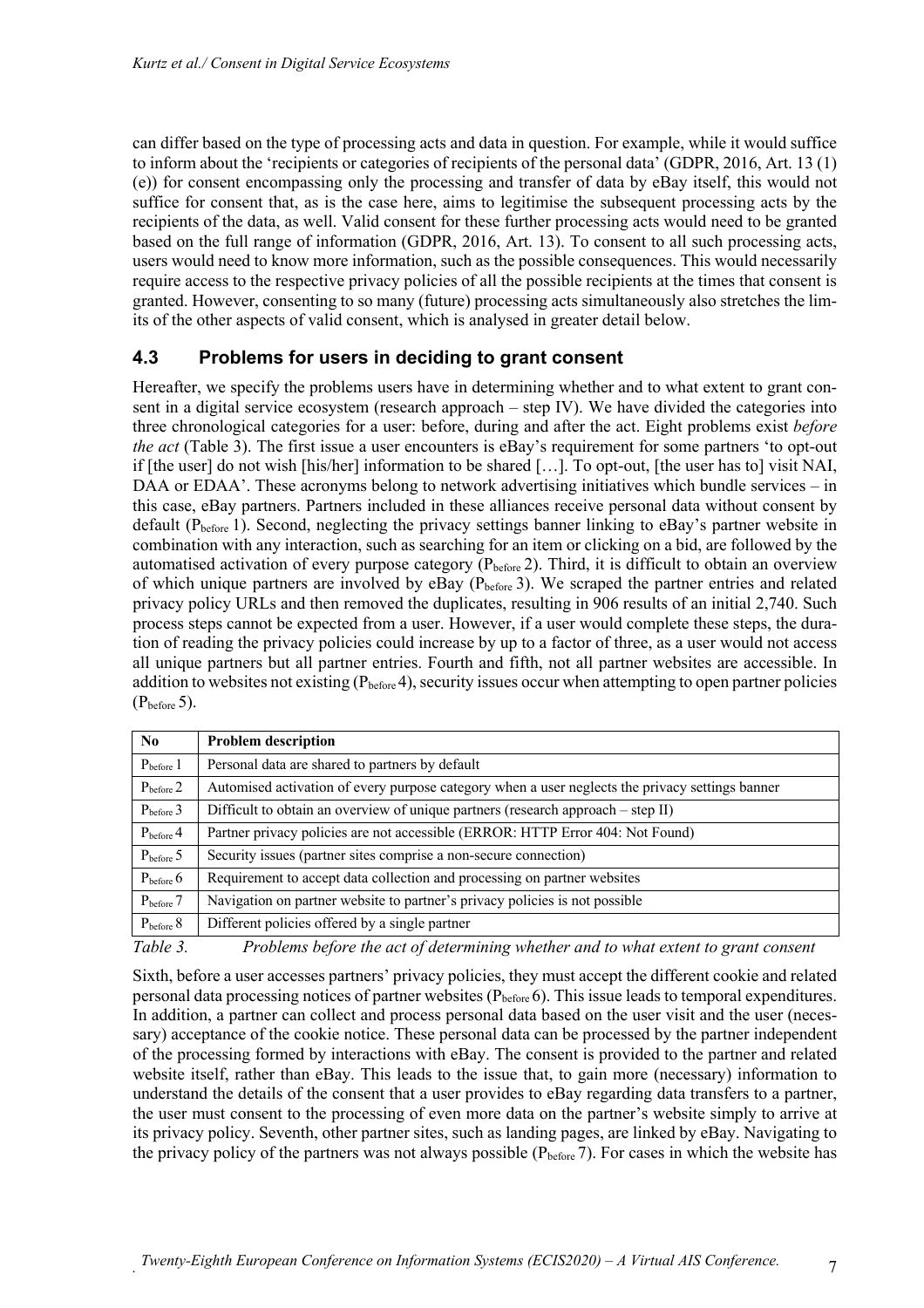been displayed in a language not accessible to the user, the policy cannot be accessed. Moreover, some partners did not declare a privacy policy at all on their website. Eight, partners declared on the website a selection of policies to access (such as website and service privacy policies). The partner offered no clear indication of which policy is relevant to the user  $(P_{before} 8)$ . For further analysis, we assume that the service privacy policy is relevant.

Five problems exist *during the act* of determining whether and to what extent to grant consent (Table 4). These problems occur when opening eBay's linked partner sites. First, rather than privacy policies, several other documents are linked  $(P_{\text{during}} 1)$ . Cookie descriptions, data request sheets and opt-out descriptions represent a diverse collection of documents. Second, partners' privacy policies are not accessible for linguistic reasons. The policies are stated in 17 languages, and if written in a language other than English, they do not offer translated versions ( $P_{\text{during}}$ ). Not every eBay user has the ability to understand policies not written in his or her native language. In addition, if capabilities in English exist, this competence might not cover complex sentences using legal terminology. Varying difficulty levels of readability are represented in the policies with, for example, in-depth technical descriptions or legal jargon (P<sub>during</sub> 3). Fourth, diverse policy specification can be observed (P<sub>during</sub> 4). The policies vary in word count, from 165 words up to 13,497 words. Fifth, the time required to read all partners' policies is extremely long ( $P_{\text{during}}$  5) (cf. Section 4.4).

| No.                   | <b>Problem description</b>                                                                  |
|-----------------------|---------------------------------------------------------------------------------------------|
| $P_{\text{during}}$ 1 | Variety of linked documents (cookie descriptions, privacy policies and data request sheets) |
| $P_{\text{during}} 2$ | Privacy policies are written in 17 languages (735 in English and 92 in 16 other languages)  |
| $P_{\text{during}}$ 3 | Varying difficulty levels (legal and technical jargon)                                      |
| $P_{\text{during}}$ 4 | Varying levels of detail (165 words up to 13,497 words)                                     |
| $P_{\text{during}}$ 5 | Massive amount of time required to read partner policies (cf. Section 4.4)                  |
| $T$ 11 $\pm$          | n 11 1 · 1 · 11 · 11 1 1 1 · 1 · 1                                                          |

*Table 4. Problems during the act of determining whether and to what extent to grant consent*

A user encounters five problems *after the act* of determining whether and to what extent to grant consent (Table 5). First, partners reference the involvement of third parties in their privacy policies ( $P_{after}$  1). Thus, for the act, a user would also need to read the privacy policies of third parties involved by eBay's partners. Second, in its purpose category summary, eBay describes the purposes and related technologies used by partners; however, these descriptions do not match with the specifications made in the partners' policies ( $P_{\text{after}}$ 2). Declarations made by partners exceed those made on eBay's site. Third, no mechanism exists which notifies users of changes in the digital service ecosystem  $(P_{\text{after}} 3)$ . This lack of notification mechanism pertains to changes of eBay's involved partners and in partners' privacy policies. Fourth, no indication is provided as to whether a partner is relevant for the user's transaction ( $P_{\text{after}}$ 4). Since these are international partners, such as Chinese or South Korean partners, the relevance for a user transaction from Europe is at least questionable. Unfortunately, an examination of the website for further information and a request to eBay did not yield any results. Fifth, partners are listed in multiple purpose categories. A user has the option to decide according to the purpose of the partner's data processing. However, only one privacy policy is linked to the partner independent from the purpose category ( $P_{\text{after}}$ 5). The question arises regarding the extent to what a user provides consent – the purpose listed on eBay's website or to all specifications made in the privacy policy by the partner.

| N <sub>0</sub>           | <b>Problem description</b>                                                                                                  |
|--------------------------|-----------------------------------------------------------------------------------------------------------------------------|
| $P_{after}$ 1            | Integration of third parties by eBay partners                                                                               |
| $P_{after}$ 2            | Different statements regarding used technologies or purposes                                                                |
| $P_{after}$ 3            | No mechanism notifies about changes regarding partner changes or partners' policy changes                                   |
| $P_{after}$ 4            | Relevance of partner for user transactions                                                                                  |
| $P_{after}$ 5            | Choices for a partner's data processing to multiple purpose categories but to only one partner policy                       |
| $T_{\alpha}L1_{\alpha}F$ | $D_{\alpha\beta}l$ , later a subset of definition of the substantial contact the subset of a subset of a subset of $\alpha$ |

*Table 5. Problems after the act of determining whether and to what extent to grant consent*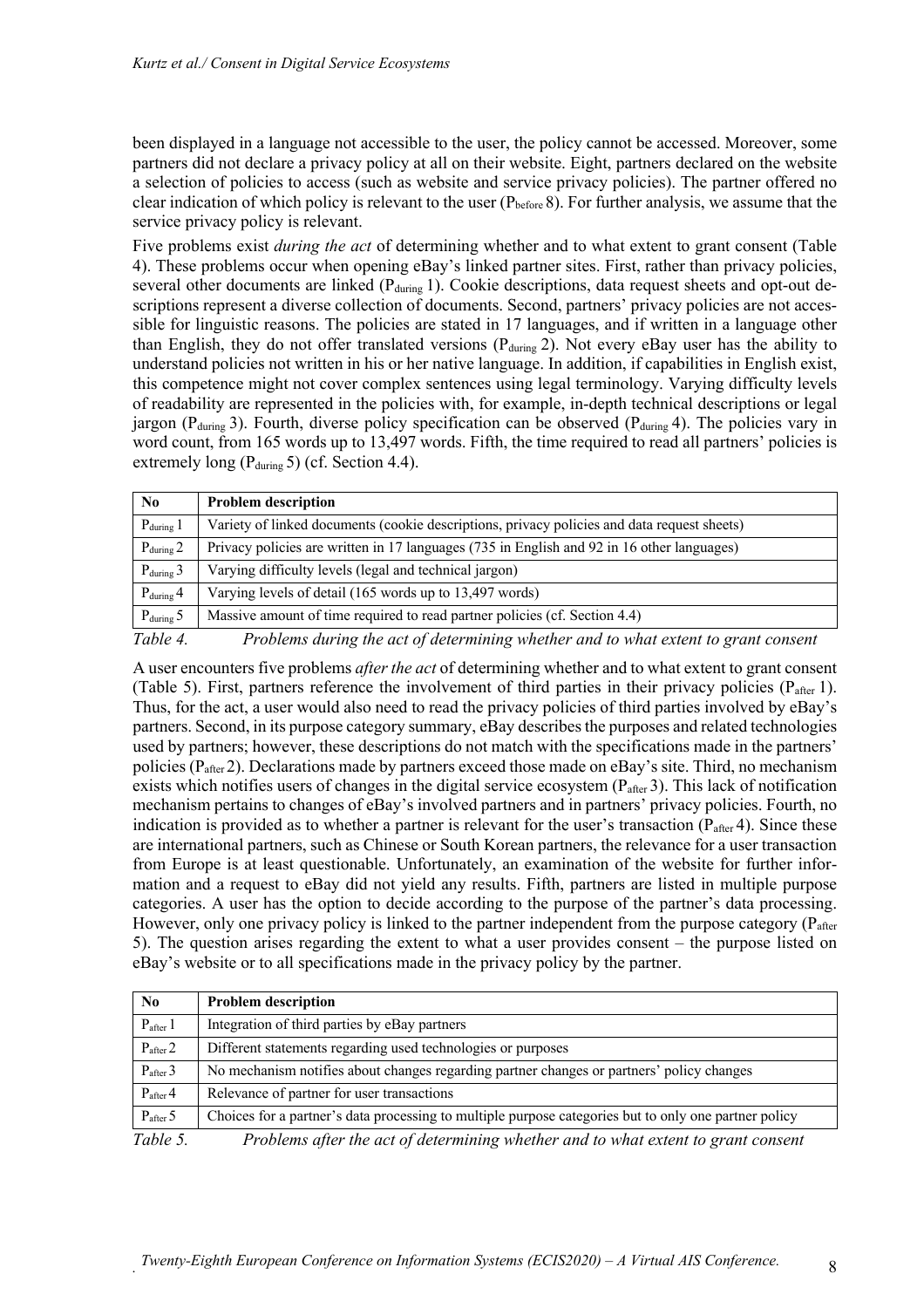#### **4.4 Average reading time for users of partners' privacy policies**

In the following, we calculate the average reading time of the partners' privacy policies to serve as an example for the duration of providing consent in a digital service ecosystem (McDonald and Cranor, 2008). The privacy policies are written in 17 different languages; however, we utilise only the 735 privacy policies written in English. The 92 privacy policies not written in English (10.2% of partners) and 79 privacy policies not accessible (8.7% of partners) are not considered in the calculation. This restriction is driven by the assumption of Europeans being unable to understand languages such as Chinese or Japanese. The calculation represents an indicator but not the time for all partners. We use a scale of 250 words per minute as the basis for average reading time (McDonald and Cranor, 2008). The time depends on various factors, such as education level, difficulty level or language of a text. Moreover, different opinions exist, ranging between 200 and 300 words per minute (McDonald and Cranor, 2008, Carver, 1990). As a second variable, 1,984,823 words contained in 735 privacy policies is considered.

As result, a duration of 7,940 minutes is required to read the privacy policies in English for eBay's digital service ecosystem (Table 6). This time is equivalent to 132.3 hours, 16.5 working days (assuming 8 hours per day) and 5.5 days (assuming 24 hours a day). In addition, 171 partner policies are not considered in this result. Given the massive time amount of 5.5 days, this conflicts with eBay's listing duration options for articles of one, three or five days. In addition, our calculation relates to only the actual reading time, which might not necessarily correspond with the time required for the average user to fully understand the content and implications of the policies. The reading times for partners' policies range between 1 and 54 minutes, and the privacy policy with the longest reading time belongs to eBay itself. The platform is surprisingly mentioned in the purpose category of 'Google Advertising'.

| <b>Policies in</b><br>English                                                     | Word count | <b>Reading rate</b><br>per minute | <b>Minutes</b> | <b>Hours</b> | Working<br>davs | Days |
|-----------------------------------------------------------------------------------|------------|-----------------------------------|----------------|--------------|-----------------|------|
| 735                                                                               | 984,823.   | 250                               | 7.940          | 132.3        | 16.5            |      |
| Table 6<br>Reading time for eRay partner privacy policies in English (rounded up) |            |                                   |                |              |                 |      |

*Table 6. Reading time for eBay partner privacy policies in English (rounded up)*

## **5 Design Goals for Consent in Digital Service Ecosystems**

Given that digital service has shifted from a single-actor encounter to a plethora of actors, this raises various problems identified in the case study. In the following, we use the identified problems to derive design goals (research approach – step V) as basis for enabling the act of consent to data processing in digital service ecosystems. In detail, we summarise the problems into multiple problem classes, which served as the basis for specifying the design goals (Table 7). Our design goals are generalised and independent from a specific ecosystem setup; therefore, the design goals for enabling consent can be applied in various digital ecosystems, and involved actors and actions can manifest in various ways (e.g. consent for mobile application service ecosystems or website ecosystems).

The first problem describes the circumstances that partners involved in network alliances encounter via default personal data – without consent  $(P_{before} 1)$ . In addition, when a user neglects the settings banner, personal data may be shared and processed with not only those partners involved in the alliances but with all partners involved in the digital service ecosystem  $(P_{before} 2)$ . This occurs without the act of providing consent. When accessing eBay partners' privacy policies, numerous personal data are already transmitted and processed on the partners' websites – request to confirm personal data processing to access the privacy policies (Pbefore 6). However, the concept of a policy is the specification of personal data usage and purposes prior to processing. Therefore, the problem class summarises the aspect that personal data is processed before the act of providing consent. Based on this issue, the first design goal is specified as **no personal data processing before providing consent (DG1)**.

In the case study, 79 partner privacy policies could not be accessed  $(P_{before} 4)$ . In this context, also security issues arise in attempting to open privacy policies (Pbefore 5). The navigation to policies was sometimes impossible, due to policies not existing or for linguistic reasons ( $P_{before}$ ). Another problem of accessibility is the determination of the relevant policies across the several offered by one partner ( $P_{before}$ )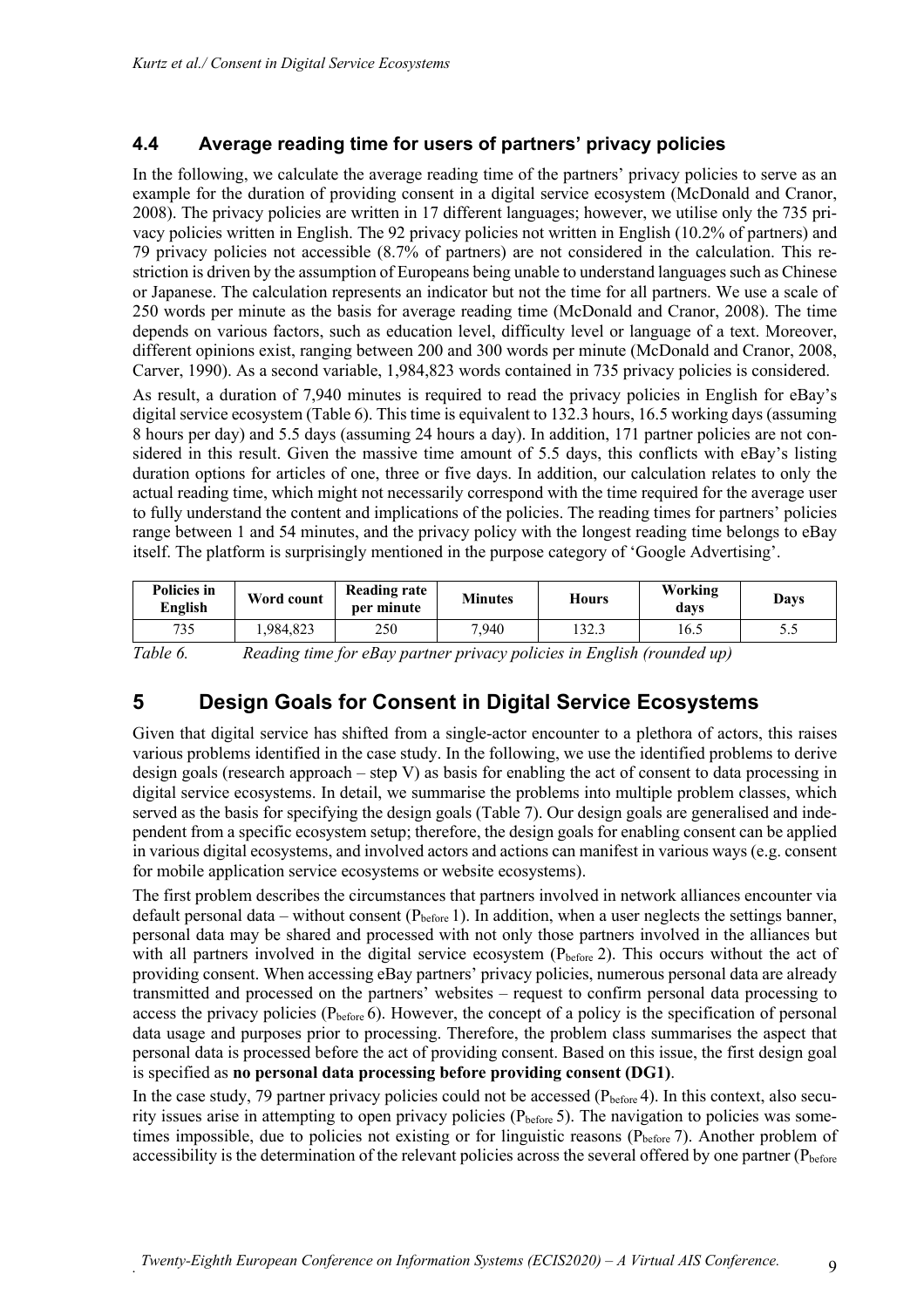8). Moreover, not all privacy policies are written in English; thus, the 16 other languages serve as a potential problem for the user being unable to access the policy content ( $P_{\text{during}}$ 2). Due to the increasing involvement of actors across national borders, this aspect will be present in other digital service ecosystems. In addition, the partners also involve multiple third parties ( $P_{after}$  1); however, these parties are not mentioned in eBay's policy and appear in eBay partners' policies, creating the problem of initial access. These problems can be summarised in the problem class of inaccessibility regarding information pertaining to data processing and purposes. This problem class can be addressed by the design goal which addresses the **accessibility of information concerning data processing and purposes** (**DG2**).

Various document types such as privacy policy, support policy, cookie policy or security policy are offered by eBay's partners ( $P_{\text{during}}$  1). The policies differ in terms of difficulty level, such as being highly legal or containing technical terminology ( $P_{\text{during}}$ 3). In addition, the information in linked documents is presented in varying detail levels ( $P_{\text{during}}$ 4). These issues result in the problems class in which the information and its representation vary massively. No uniform act of consent is possible whereby the user is confronted with new circumstances across policies. The third design goal seeks the **uniformity of information concerning data processing and purposes** (**DG3)**.

Partner statements in privacy policies exceed the information of personal data, used technologies and purposes described in eBay's privacy policy and purpose summary (P<sub>after</sub> 2). Neither the statements of eBay lack in completeness nor are the partners' policies too extensive in describing the data processing and purposes. In addition, the various categories allow a user to decide about the data processing of one partner. Since a partner appears in multiple categories, different choices can be made ( $P_{\text{after}}$ 5); however, dissociated of the choice, the same partner policy is placed for all purposes. It is not comprehensible how partners operate in the case of deselecting one purpose yet still gain access to personal data via another category. It remains hidden to the user as to whether the purpose leads to distinct processes and data processing at eBay partners. Thereupon, the fourth design goal addresses the non-corresponding statements and seeks **consistency in information concerning data processing and purposes (DG4)**.

The partners involved by eBay include users' personal data in their services and parties processing ( $P_{after}$ 1). In this context, no mechanism exists which notifies about changes in a dynamic digital ecosystem (Pafter 3). The involvement of multiple actors and related dynamics are summarised in the problem class of dynamic service ecosystems. The partners therein, the applied personal data and purposes for processing these data change over time. Thus, the fifth design goal addresses the need for **notifications about changed information of data processing, purposes or involved actors (DG5)**, as consent must be renewed. When consent is provided in a digital service ecosystem regarding processing acts performed by multiple actors, the correctness and accuracy of the information regarding such processing acts must be assured. If this is not possible, modifications in digital service ecosystems are difficult, as the user has provided consent to only the initial state of the ecosystem at the time of his or her granting consent.

The case includes the noteworthy aspect that no information is given if all 906 partners are involved in each user transaction ( $P_{\text{after}}$ 4). The platform eBay potentially requires all mentioned partners to monetise, improve or monitor their platform. Another interpretation is that eBay refers to only partners that sellers use without utilising them on their own. One could argue that eBay's management of partners is professional and detailed compared with other service providers, as it offers an overview to a large set of actors grouped in categories. However, 79 privacy policies of partners cannot be accessed at all. Users must assume that all listed partners can gain access to their personal data. As every partner specifies its used data and related purposes for data processing – and in this case, 906 partners are involved – consent is provided for an in-total extensive data processing. In addition, personal data may be shared to actors  $(P_{before} 1)$  which are not necessarily relevant for a user at all. We grouped these problems in the problem class of extensive consent; therefore, we develop the sixth design goal, which addresses **transactionspecific consent to data processing** (**DG6**).

Of the 2,740 specified partner entries, 906 unique partners are involved in six purpose categories, which creates the problem of acquiring an overview of unique partners (Pbefore 3). In addition, eBay's partners involve other third parties and these parties in turn, which results in a large-scale digital service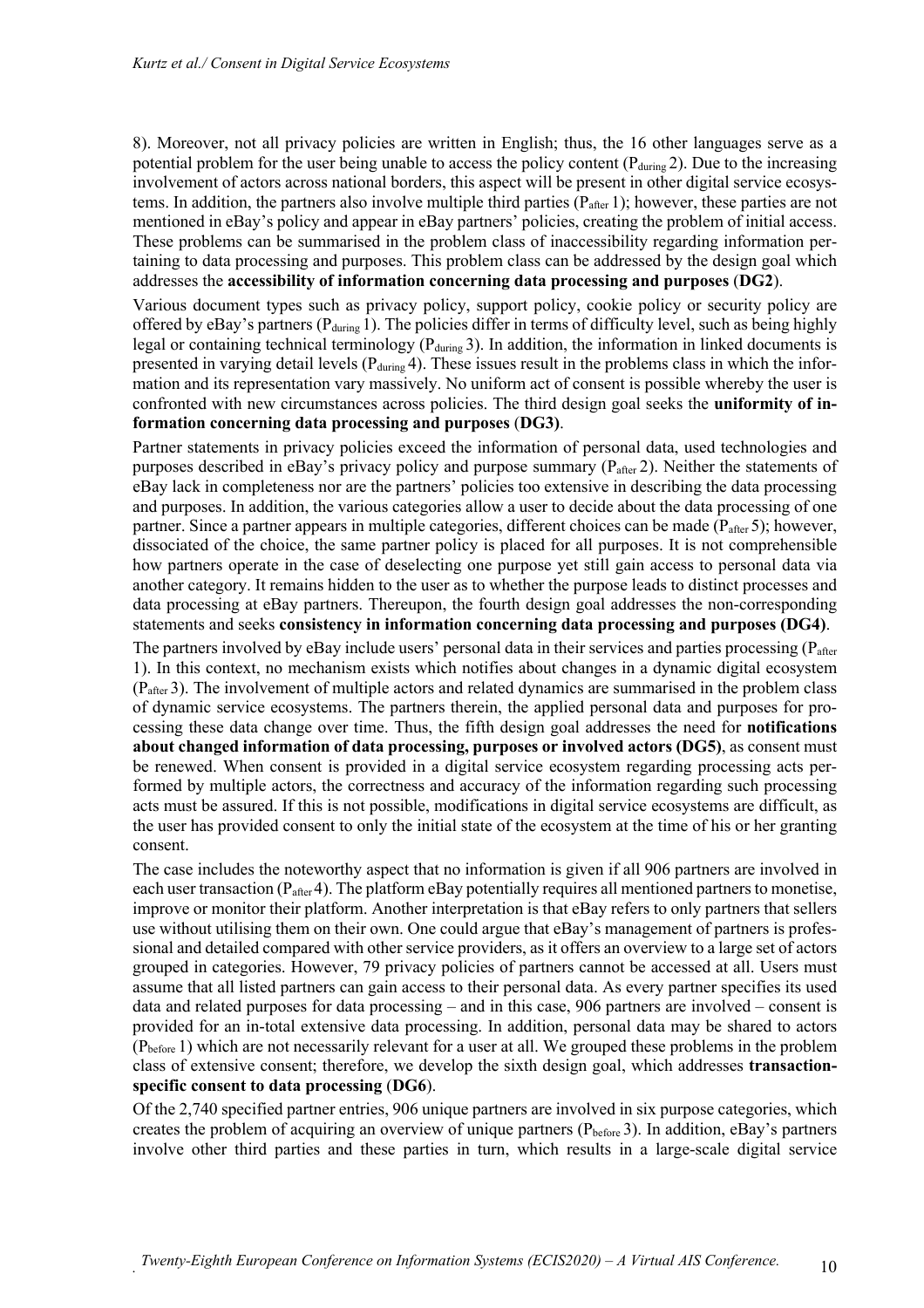ecosystem (P<sub>after</sub> 1). Privacy policies consequently tend to be recursive in digital service ecosystems. The user is exposed to a massive amount of reading time  $(P_{\text{during}} 5)$ , which was calculated for only a fraction of the total digital ecosystem. A median shopping duration of five minutes (Salesforce Commerce Cloud, 2019) has no relation to at least 7,940 minutes of reading time for 'only' partners' privacy policies. The time amount of 5.5 days conflicts with eBay's listing duration options of one, three or five days. A bidding would not be possible if partners' policies were read. The sixth design goal seeks **reasonability of the time required to provide consent in relation to usage time of the service (DG7)**.

| N <sub>o</sub>                 | Problem                                                                                                      | <b>Problem Class</b>                                                                          | <b>Design Goal</b>                                                                                             |  |
|--------------------------------|--------------------------------------------------------------------------------------------------------------|-----------------------------------------------------------------------------------------------|----------------------------------------------------------------------------------------------------------------|--|
| $P_{before}$ $1$               | Personal data are shared with partners by de-<br>fault                                                       |                                                                                               |                                                                                                                |  |
| $P_{before}$ 2                 | Automised activation of every purpose cate-<br>gory when a user neglects the privacy set-<br>tings banner    | Personal data is collected and<br>processed before the user<br>provides consent               | DG1: No personal data<br>processing before<br>providing consent                                                |  |
| $P_{before}$ 6                 | Requirement to accept data collection and<br>processing on partner websites                                  |                                                                                               |                                                                                                                |  |
| $P_{before}$ 4                 | Partner privacy policy is not accessible                                                                     |                                                                                               |                                                                                                                |  |
| $P_{before}$ 5                 | Security issues                                                                                              |                                                                                               |                                                                                                                |  |
| $\mathbf{P}_{\text{before}}$ 7 | Navigation on partner website to partner's<br>privacy policies is not possible                               | Inaccessibility of information<br>concerning data processing                                  | DG2: Accessibility of<br>information concerning<br>data processing and<br>purposes                             |  |
| $P_{before}$ $8$               | Different policies offered by a single partner                                                               | and purposes                                                                                  |                                                                                                                |  |
| $P_{\text{during}}$ 2          | Privacy policies are written in 17 languages                                                                 |                                                                                               |                                                                                                                |  |
| $P_{after}$ 1                  | Integration of third parties by eBay partners                                                                |                                                                                               |                                                                                                                |  |
| $P_{\text{during}}$ 1          | Variety of linked documents                                                                                  | Variety of information con-                                                                   | DG3: Uniformity of in-<br>formation concerning<br>data processing and                                          |  |
| $P_{\text{during}}$ 3          | Varying difficulty levels                                                                                    | cerning data processing and<br>purposes in form, terminol-                                    |                                                                                                                |  |
| $P_{\text{during}} 4$          | Varying levels of detail                                                                                     | ogy and representation                                                                        | purposes                                                                                                       |  |
| $P_{after}$ 2                  | Different statements regarding used technol-<br>ogies or purposes                                            | Non-corresponding state-<br>ments concerning personal                                         | DG4: Consistency in                                                                                            |  |
| $P_{after}$ 5                  | Choices for a partner's data processing to<br>multiple purpose categories, but to only one<br>partner policy | data processing and purposes<br>in statements of service pro-<br>viders and involved partners | information concerning<br>data processing and<br>purposes                                                      |  |
| $P_{after}$ 1                  | Integration of third parties by eBay partners                                                                | Dynamic ecosystems include<br>changing and emergent actor                                     | DG5: Notifications<br>about changed infor-<br>mation of data pro-<br>cessing, purposes or in-<br>volved actors |  |
| $P_{after}$ 3                  | No mechanism notifies about changes re-<br>garding partner changes or partners' policy<br>changes            | involvements, related per-<br>sonal data processing and<br>purposes                           |                                                                                                                |  |
| $P_{before}$ $1$               | Personal data are shared with partners by de-<br>fault                                                       | Consent to an extensive num-<br>ber of actors processing per-                                 | DG6: Transaction-spe-<br>cific consent to data                                                                 |  |
| $P_{after}$ 4                  | Relevance of partner for user transactions                                                                   | sonal data                                                                                    | processing                                                                                                     |  |
| $\rm P_{before}$ 3             | Difficult to obtain an overview of unique<br>partners                                                        | Massive amount of time re-                                                                    | DG7: Reasonability of<br>the time required to<br>provide consent in rela-<br>tion to the usage time of         |  |
| $P_{\text{during}}$ 5          | Massive amount of time required to read<br>partner policies                                                  | quired for the process of<br>providing consent to use a                                       |                                                                                                                |  |
| $P_{after}$ 1                  | Integration of third parties by eBay partners                                                                | single digital service                                                                        | the service                                                                                                    |  |

*Table 7. Design goals for consent in digital service ecosystems*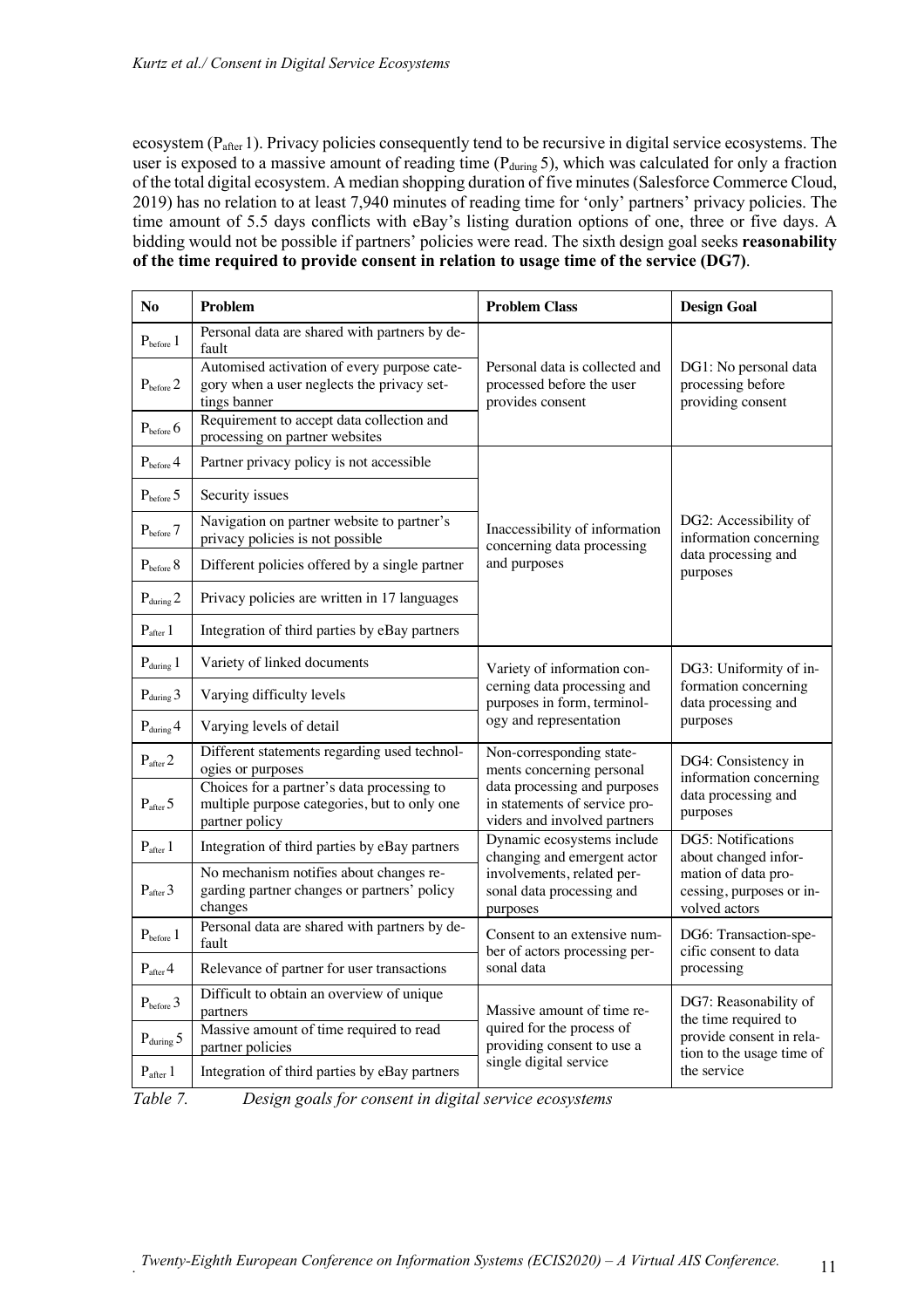## **6 Discussion**

Our design goals can be applied to enable consent in other contemporary and rising digital service ecosystems. Plausible reasons exist for involving partners in digital service ecosystems (i.e. users expect at least solid performance of digital services, and thus, application performance management is a typical area in which third parties apply). Additionally, personalisation is a common driver for the inclusion of third parties. Nevertheless, the case of eBay demonstrates how large a digital service ecosystem can become and that the existing act of acquiring the user's consent becomes questionable. Even more, digital service ecosystems bear the challenge that privacy policies must consider third parties which include other parties, as well. Recursive digital service ecosystems cannot be covered by the existing form of policies. With numerous partners involved, obtaining access to diverse personal data, increasing points for potential data breaches and negative practices occur. Subsequently, the implications of service usage and associated data provision become incalculable for users. In practice, another method is for digital service providers to mention an involvement of different actor groups for specific purposes. This approach does not specify the involved actors, as categories of recipients may be sufficient (GDPR, 2016, Art. 13 (1) (e)). However, this approach cannot address the problem that oftentimes, these actors process personal data for purposes that are not covered by the digital service provider's policy and the purposes specified therein. This might explain why eBay and other websites link third-party policies.

In the following, we compare the determined design goals and the requirements for effective consent, according to the GDPR (GDPR, 2016, Art. 4 (11)). The aspect of freely given and unambiguous consent is covered by the first design goal pre-privacy protection (DG1). The design goals accessibility (DG2), uniformity (DG3), consistency (DG4) and notifications about changed information (DG5) can be mapped to the characteristic of informed consent. In addition, the design goal transaction-specific consent (DG6) addresses the characteristic of specific consent. However, the design goal reasonability (DG7) does not exactly match one of the requirements of consent as specified by the GDPR. While realising the identified design goals can mean fulfilling the GDPR's requirements for consent, neither the design goals nor the GDPR requirements has a fixed scale with a concrete endpoint. Realising the design goals in a more efficient and better manner could also raise the bar for what is expected by the GDPR. We wish to identify a new aspect of consideration that might be missing from the legal interpretation of what makes consent valid; as our case study demonstrates, the (dis)proportion between the time spent using a service and the time needed to read (let alone understand) its privacy policies are key elements for consent in digital service ecosystems and the plurality of involved actors and therefore privacy policies. Subsequently, two approaches appear suitable for overcoming the issue of reasonability. On one hand, law can attempt to restrict and limit digital service ecosystems and the involvement of numerous service partners. This approach may be successful in limiting personal data sharing in ecosystems. However, specifying the limits of ecosystems and involvement would be challenging and would need to be balanced with the legitimate interests and fundamental rights of the service provider and third parties. On the other hand, the uniformity and machine-readable data processing information would allow for a new form of consent, considering mandatory conditions. Employing a method of automatisation appears plausible in achieving the design goals. The Platform for Privacy Preferences Project (P3P) is no longer supported yet possibly relevant (Cranor and Wenning, 2019). The idea behind this technical platform was the exchange of data processing information as a standard, and it was recommended by the WWW Consortium (W3C) (Cranor and Wenning, 2019). The reactivation of this project would allow for standardising personal data processing information and would have the potential to establish a standard.

With our article, we call for research on the challenging issue of enabling consent to personal data processing in digital service ecosystems. Empirical studies already present manifold problems of single privacy policies (Acquisti and Gross, 2006, Sunyaev et al., 2014, Ermakova et al., 2016). However, as the analysis within this paper reveals, reading, understanding and consenting to a single privacy policy in a meaningful manner is not common practice in digital service ecosystems. The GDPR declares that consent is valid when it is freely given and unambiguously voiced for a specific purpose or specific set of purposes and based on an informed decision. In the absence of precedent court rulings, no definite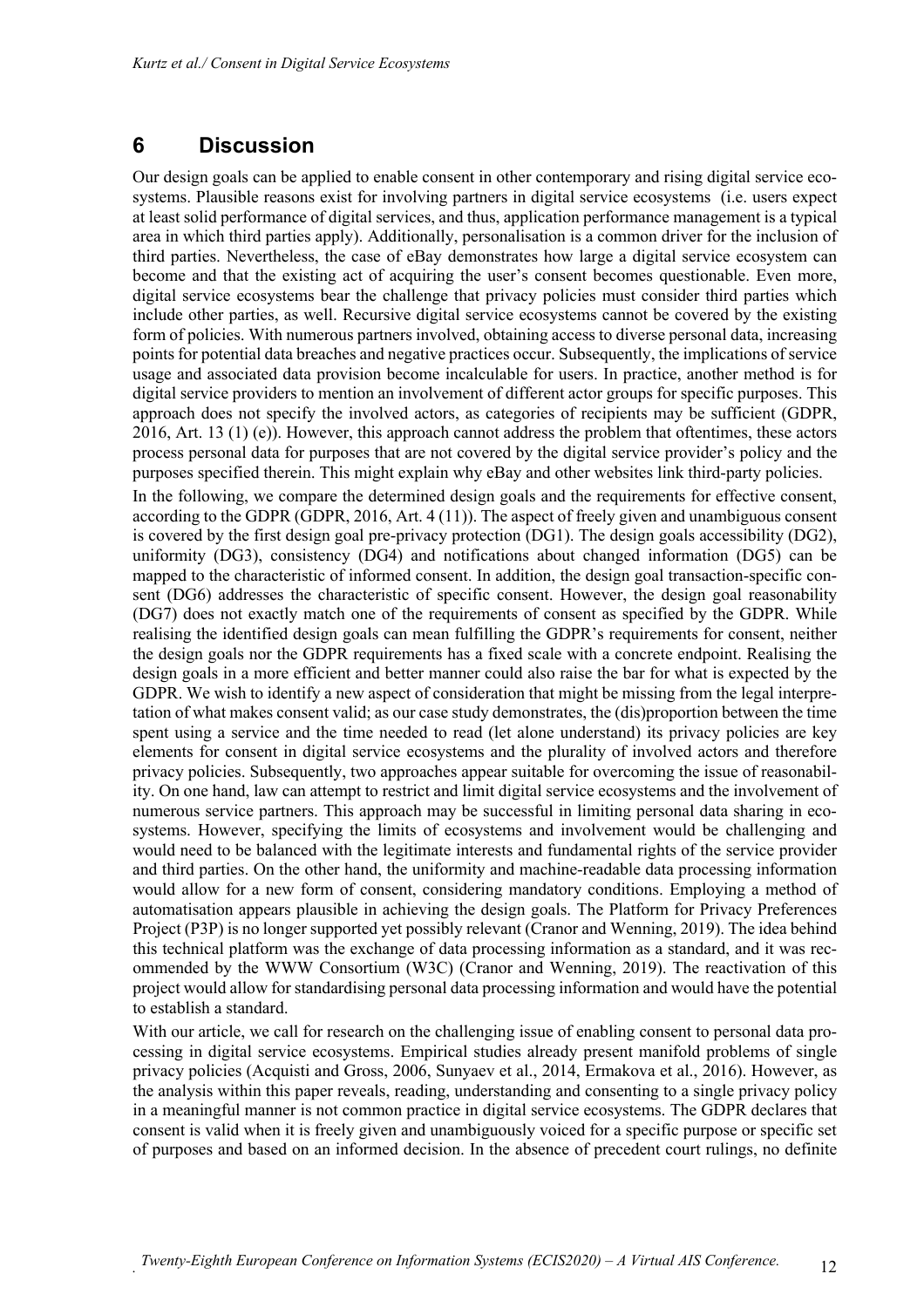lines of interpretation for these requirements exist. Practices consequently arise which may understate specifications made in the GDPR. Still, the existing understanding by both legal scholars and the few court decisions that exist are sufficient for casting serious doubts about the validity of consent provided in scenarios such as the one assessed in this paper. Given that privacy policies are a legal instrument necessary for ensuring consent to data processing in the lied-out manner, it is highly important that these policies are usable from a user's perspective. A broader dialogue with legal scholars in consideration of the existing laws is necessary for redesigning consent. In addition, the perspective of IS scholars can be highly beneficial in filling the GDPR's abstract provisions with life and developing their scope.

This study introduces interdisciplinary avenues for further research. In particular, this study reveals that enabling consent can be acquired only through a dialogue between stakeholders from both professions: the legal and information systems disciplines. In doing so, further research can contribute to this area by addressing the limitations of this study. Furthermore, how dynamic privacy policies in service ecosystems are is mirrored in a recent change made by eBay: The names of purpose categories changed. In addition, the platform began to include additional detail regarding what information is shared with third parties. However, this information is not yet available for all partners. Thus, we decided to not include this additional material, as the design goals are not affected by this change. An analysis of these changes can be beneficial for further results. By utilising other digital service ecosystems, the design goals can be expanded and refined for specific solutions towards design principles. However, this was not the aim of this manuscript and would have gone beyond the scope of this study.

# **7 Conclusion**

This manuscript's primary contribution is seven design goals that guide organisations and researchers in addressing consent in digital service ecosystems. We demonstrated a new dimension of effort for the act in this context. With the benchmark of 906 involved partners and 132.3 hours needed for reading the policies, our selected case achieves a magnitude for which nobody can claim a well-balanced ratio of time to become informed before providing consent. The existing form leads to incomprehensibility of personal data processing. Users consequently possess consent fatigue (Schraefel et al., 2017) and may not be equipped to act in their own self-interests. It would be wrong to cling to forms which even today do not fulfil their function in ensuring effective consent and cannot keep up with service ecosystems.

Promising approaches through creating summaries based on artificial intelligence are already in use (Harkous et al., 2018) and could be combined with our design goals to address characteristics of emerging digital service ecosystems. As demonstrated in the comparison with the GDPR, the determined design goals can support service providers positioned in ecosystems to implement the legal requirements. Additionally, the balancing act of implementation and in turn the generative improvement of all design goals has the potential to shape the GDPR requirements in a way that raises the bar and gradually closes the gap between what the GDPR deems adequate regarding, for example, when a user is sufficiently informed about processing circumstances and the user's de facto understanding. As the scope of (most) GDPR provisions is dynamic rather than static, it evolves alongside the 'state of the art' (GDPR, 2016, Art. 24 (1), 25 (1)). The increasing complexity of connected actors involved in service provision lead to insufficient operability of consent and therefore necessitate a redesign. We pave the way for research and practice for consent in consideration of emerging digital service ecosystems.

## Acknowledgements

This research was sponsored by the Hamburg Ministry of Science, Research and Equality in the project Information Governance Technologies under the reference LFF-FV 34.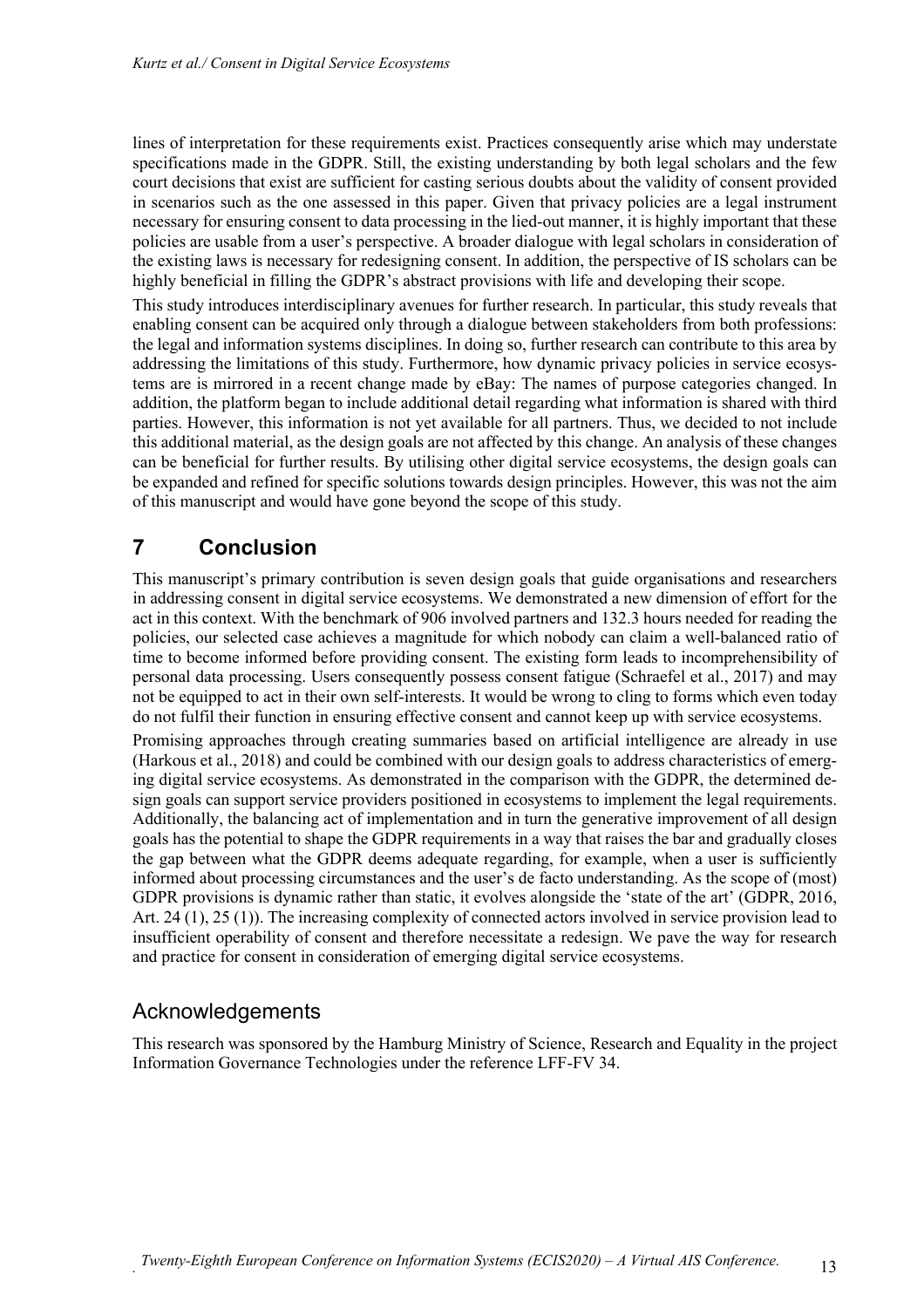#### References

- Acquisti, A., Brandimarte, L. and Loewenstein, G. (2015). 'Privacy and human behavior in the age of information', *Science,* 347(6221), 509-514.
- Acquisti, A. and Gross, R. (2006). 'Imagined communities: Awareness, information sharing, and privacy on the Facebook', *International workshop on privacy enhancing technologies*, 36-58.
- Bahr, K. D. (2019). 'KG Berlin: Umfangreiche DSGVO-Verstöße bei Google-Datenschutzerklärung'. https://www.dr-bahr.com/news/umfangreiche-dsgvo-verstoesse-bei-googledatenschutzerklaerung.html (visited on 01.08. 2019).
- Barrett, M., Davidson, E., Prabhu, J. and Vargo, S. L. (2015). 'Service innovation in the digital age: key contributions and future directions', *MIS Quarterly,* 39(1), 135-154.
- Baskerville, R. and Pries-Heje, J. (2010). 'Explanatory design theory', *Business & Information Systems Engineering,* 2(5), 271-282.
- Benbasat, I., Goldstein, D. K. and Mead, M. (1987). 'The Case Research Strategy in Studies of Information Systems', *MIS Quarterly,* 11(3), 369-386.
- Binns, R., Lyngs, U., Van Kleek, M., Zhao, J., Libert, T. and Shadbolt, N. (2018). 'Third Party Tracking in the Mobile Ecosystem', *Proceedings of the 10th ACM Conference on Web Science*.
- Bitner, M. J., Ostrom, A. L. and Morgan, F. N. (2008). 'Service blueprinting: A practical technique for service innovation', *California Management Review,* 50(3), 66.
- Carver, R. P. (1990) *Reading rate: A review of research and theory,* Academic Press.
- Chandler, J. D. and Lusch, R. F. (2015). 'Service Systems: A Broadened Framework and Research Agenda on Value Propositions, Engagement, and Service Experience', *Journal of Service Research*.
- chrome web store (2019). 'Scraper'. https://chrome.google.com/webstore/detail/scraper/mbigb apnjcgaffohmbkdlecaccepngjd (visited on 20.07. 2019).
- Cranor, L. and Wenning, R. (2019). 'Platform for Privacy Preferences (P3P) Project'. https://www.w3.org/P3P/ (visited on 12.11. 2020).
- Cronholm, S. and Göbel, H. (2019). 'Design Science Research Constructs: a Conceptual Model', in *Pacific Asia Conference on Information Systems 2019*,
- Crummy (2015). 'Beautiful Soup Documentation'. https://www.crummy.com/software/ BeautifulSoup/bs4/doc/ (visited on 28.07. 2019).
- de Reuver, M., Sørensen, C. and Basole, R. C. (2018). 'The digital platform: a research agenda', *Journal of Information Technology,* 33(2), 124-135.
- Di Luzio, A., Mei, A. and Stefa, J. (2016). 'Mind your probes: De-anonymization of large crowds through smartphone WiFi probe requests', in *IEEE INFOCOM 2016-The 35th Annual IEEE International Conference on Computer Communications*, IEEE, 1-9.
- eBay (2019a). 'Advertising and related preferences'. www.ebay.com/gdpr (visited on 09.08. 2019).
- eBay (2019b). 'User Privacy Notice'. https://www.ebay.com/help/policies/member-behaviourpolicies/user-privacy-notice-privacy-policy?id=4260 (visited on 27.07. 2019).
- Ermakova, T., Fabian, B. and Babina, E. (2015). 'Readability of Privacy Policies of Healthcare Websites', *Wirtschaftsinformatik*, 1085-1099.
- Ermakova, T., Krasnova, H. and Fabian, B. (2016). 'Exploring the impact of readability of privacy policies on users' trust', *European Conference on Information Systems (ECIS)*.
- EuropeanCommission (2014). 'Article 29 Data Protection Working Party Opinion 05/2014 on Anonymisation Techniques'.
- Fischer, C., Winter, R. and Wortmann, F. (2010). 'Design theory', *Business & Information Systems Engineering,* 2(6), 387-390.
- GDPR (2016). 'General Data Protection Regulation (EU) 2016/679 of the European Parliament and of the Council of 27 April 2016 (Directive 95/46)', 59, 1-88.
- Gopal, R. D., Hidaji, H., Patterson, R. A., Rolland, E. and Zhdanov, D. (2018). 'How Much to Share with Third Parties? User Privacy Concerns and Website Dilemmas', *MIS Quarterly,* 42(1), 143-164.
- Gregor, S. and Jones, D. (2007). 'The anatomy of a design theory', *Journal of the Association for Information Systems,* 8(5), 312.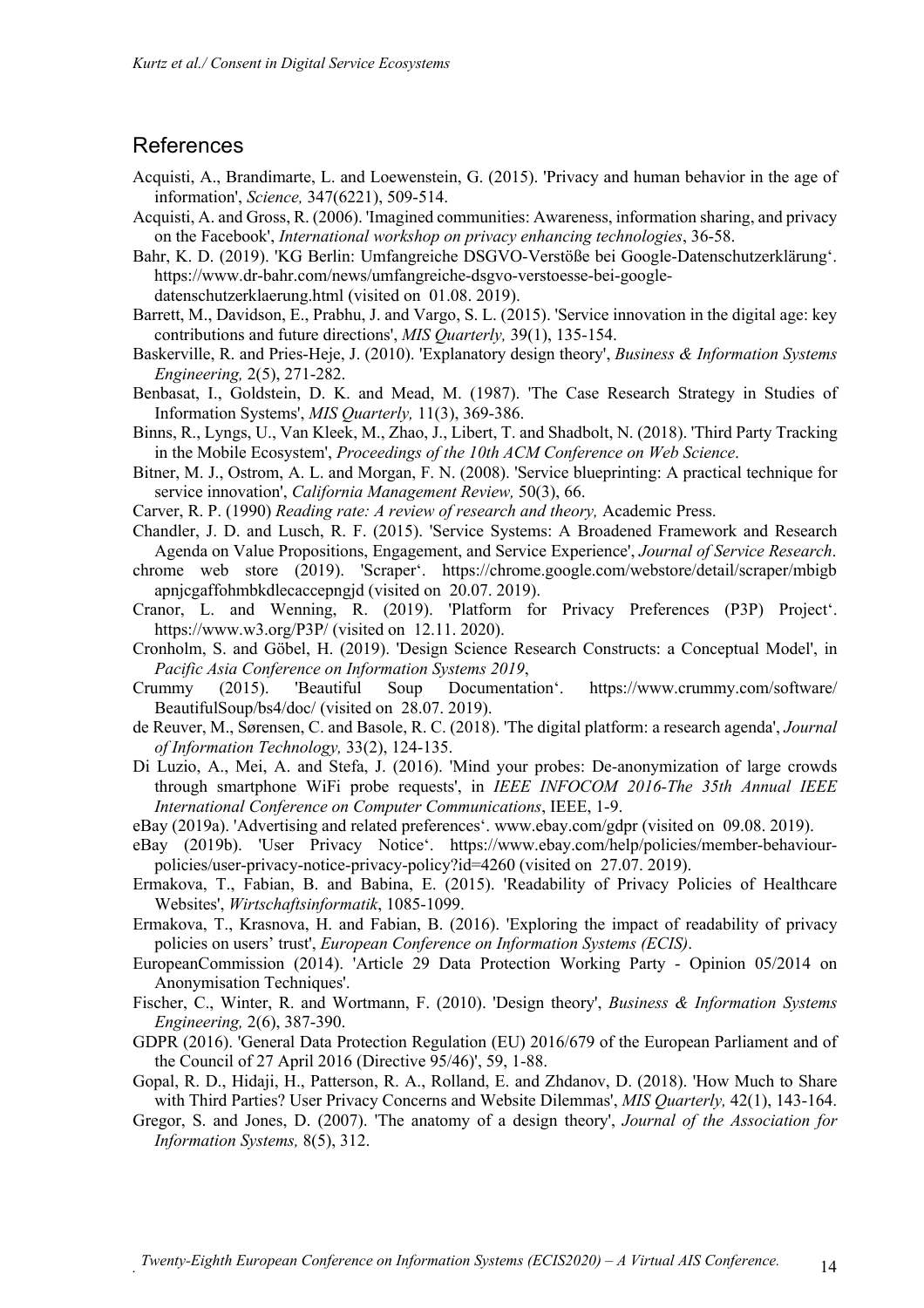- Harkous, H., Fawaz, K., Lebret, R., Schaub, F., Shin, K. G. and Aberer, K. (2018). 'Polisis: Automated analysis and presentation of privacy policies using deep learning', *27th {USENIX} Security 18*, 531- 548.
- Hein, A., Scheiber, M., Böhm, M., Weking, J. and Krcmar, H. (2018). 'Towards a Design Framework for Service Platform Ecosystems', in *The European Conference on Information Systems*.
- Horlach, B., Schirmer, I. and Drews, P. (2019). 'Agile Portfolio Management: Design Goals and Principles', *Proceedings of the European Conference on Information Systems, Stockholm-Uppsala, Sweden (ECIS 2019)*.
- Ji, S., Mittal, P. and Beyah, R. (2016). 'Graph data anonymization, de-anonymization attacks, and deanonymizability quantification: A survey', *IEEE Communications Surveys & Tutorials,* 19(2), 1305- 1326.
- Kuechler, B. and Vaishnavi, V. (2008). 'On theory development in design science research: anatomy of a research project', *European Journal of Information Systems,* 17(5), 489-504.
- Kurtz, C., Semmann, M. and Böhmann, T. (2018a) 'Privacy by Design to Comply with GDPR: A Review on Third-Party Data Processors', in *Americas Conference on Information Systems*, New Orleans,
- Kurtz, C., Semmann, M. and Schulz, W. (2018b) 'Towards a Framework for Information Privacy in Complex Service Ecosystems', in *International Conference on Information Systems (ICIS)*, San Fransisco,
- Kurtz, C., Wittner, F., Semmann, M., Schulz, W. and Böhmann, T. (2019) 'The Unlikely Siblings in the GDPR Family: A Techno-Legal Analysis of Major Platforms in the Diffusion of Personal Data in Service Ecosystems', in *Proceedings of the 52nd Hawaii International Conference on System Sciences*, Hawaii,
- Legner, C. and Löhe, J. (2012). 'Improving the realization of IT demands: A design theory for end-toend demand management'.
- Libert, T. (2018). 'An automated approach to auditing disclosure of third-party data collection in website privacy policies', in *Proceedings of the 2018 World Wide Web Conference*, International World Wide Web Conferences Steering Committee, 207-216.
- Litman-Navarro, K. (2019). 'We Read 150 Privacy Policies. They Were an Incomprehensible Disaster.'. https://www.nytimes.com/interactive/2019/06/12/opinion/facebook-google-privacy-policies.html (visited on 30.07. 2019).
- Lusch, R. F. and Vargo, S. L. (2014) *Service-dominant logic: Premises, perspectives, possibilities,* Cambridge University Press.
- Malaga, R. A. (2014). 'Do web privacy policies still matter?', *Journal of Management Information Systems,* 17(1), 95.
- Malandrino, D. and Scarano, V. (2013). 'Privacy leakage on the Web: Diffusion and countermeasures', *Computer Networks,* 57(14), 2833-2855.
- McDonald, A. M. and Cranor, L. F. (2008). 'The cost of reading privacy policies', *I/S: A Journal of Law and Policy for the Information Society,* 4, 543.
- Narayanan, A. and Shmatikov, V. (2008). 'Robust de-anonymization of large sparse datasets', in *2008 IEEE Symposium on Security and Privacy (sp 2008)*, IEEE, 111-125.
- Natural Language Toolkit (2019). 'NLTK 3.4.5'. https://www.nltk.org/# (visited on 28.07. 2019).
- Paspatis, I., Paspatis, I., Tsohou, A., Tsohou, A., Kokolakis, S. and Kokolakis, S. (2017). 'Mobile application privacy risks: Viber users' de-anonymization using public data', in *Mediterranean Conference on Information Systems (MCIS)*, Association For Information Systems,
- Rainie, L. and Duggan, M. (2016). 'Privacy and information sharing', *Pew Research Center,* 16.
- Razaghpanah, A., Nithyanand, R., Vallina-Rodriguez, N., Sundaresan, S., Allman, M., Kreibich, C. and Gill, P. (2018). 'Apps, Trackers, Privacy, and Regulators: A Global Study of the Mobile Tracking Ecosystem', *Network and Distributed Systems Security (NDSS) Symposium 2018*.
- Reidenberg, J. R., Breaux, T., Cranor, L. F., French, B., Grannis, A., Graves, J. T., Liu, F., McDonald, A., Norton, T. B. and Ramanath, R. J. B. T. L. (2015). 'Disagreeable privacy policies: Mismatches between meaning and users' understanding', *Berkeley Tech. LJ,* 30, 39.
- Riedl, C., Boehmann, T., Leimeister, J. M. and Krcmar, H. (2009). 'A framework for analysing service ecosystem capabilities to innovate', *17th European Conference on Information Systems*.